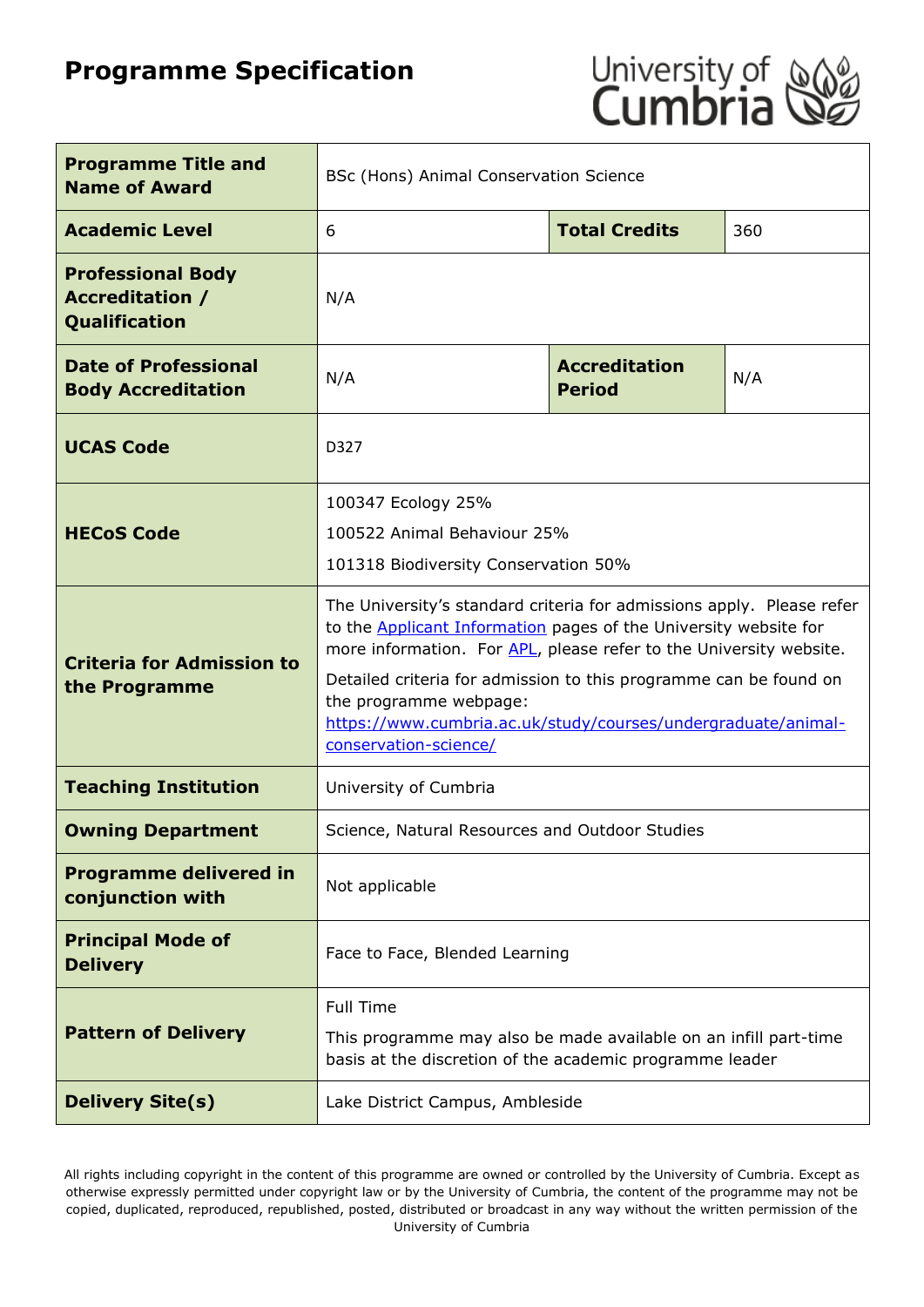| <b>Programme Length</b>                                        | 3 years (maximum of 7 years)                                                                                                      |  |  |
|----------------------------------------------------------------|-----------------------------------------------------------------------------------------------------------------------------------|--|--|
| <b>Higher Education</b><br><b>Achievement Report</b><br>(HEAR) | Upon successful completion of this programme, you may receive a<br>Diploma Supplement/Higher Education Achievement Report (HEAR). |  |  |
|                                                                | You may be awarded one of the following Exit Awards if you fail to<br>achieve the requirements of the full programme.             |  |  |
| <b>Exit Awards</b>                                             | CertHE Conservation Biology                                                                                                       |  |  |
|                                                                | DipHE Animal Conservation Science                                                                                                 |  |  |
|                                                                | <b>BSc Animal Conservation Science (ordinary degree)</b>                                                                          |  |  |
| <b>Period of Approval</b>                                      | $1st$ August 2020 to 31 $st$ July 2026                                                                                            |  |  |

#### **Cumbria Graduate Attributes**

Throughout your studies, you will be provided with the skills and knowledge relevant to the global workplace. All successful graduates of the University of Cumbria will be:

- Enquiring and open to change
- Self-reliant, adaptable and flexible
- Confident in your discipline as it develops and changes over time
- Capable of working across disciplines and working well with others
- Confident in your digital capabilities
- Able to manage your own professional and personal development
- A global citizen, socially responsible and aware of the potential contribution of your work to the cultural and economic wellbeing of the community and its impact on the environment
- A leader of people and of places
- Ambitious and proud

#### **Programme Features**

**Biodiversity is in crisis locally, nationally and globally.** 27% of all species assessed globally by the International Union for the Conservation of Nature are threatened with extinction and one in five species of British mammals could go extinct over the next decade. **You can change this; our degree will give you the knowledge, analytical skills and practical experience to join the fight against the loss of wildlife species and their habitats**. A wildlife conservation scientist needs to have a sound knowledge of the worlds' biodiversity, understanding of the interactions between wildlife and the environment, insight into human influences on wildlife, as well as a number of practical, laboratory and analytical skills. We have designed this programme with these in mind.

• **Biological Diversity**: Conserving animal biodiversity requires an ability to identify different species and to understand the contribution of genetic and behavioural factors in maintaining biodiversity across a range of spatial and temporal scales.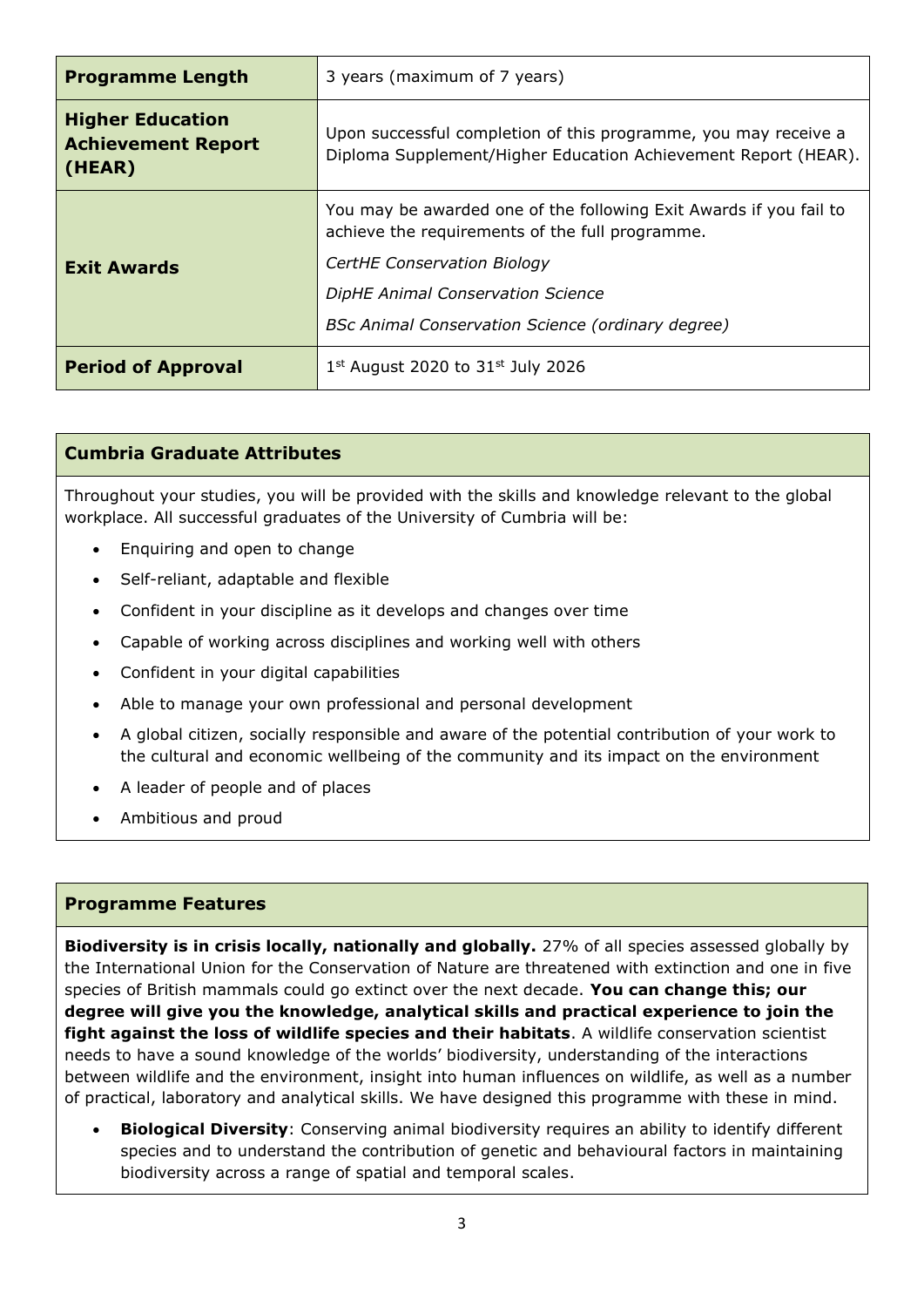- **Wildlife and Environment**: Being able to manage wildlife populations in situ and ex situ requires a profound understanding of the evolutionary processes that create animal biodiversity and how human activities such as climate change and habitat fragmentation are impacting them. Understanding the effects of environment, habitat quality and competing species on population health is also critical for survival.
- **Wildlife and Society**: Human activities are the primary threat to animal biodiversity worldwide. Understanding and ultimately managing our own interactions with animal species and their habitats in a sustainable manner is the key to effective conservation.
- **Skills for Conservationists**: The toolkit available to conservationists has grown dramatically over the last decades. Being effective in the field requires a good command of a range of survey techniques, data analysis and mapping tools, and digital skills in order to obtain, analyse and communicate a range of information.



**Figure 1**: *Curriculum map of the BSc (Hons) Animal Conservation Science showing the different compulsory (dark grey) and optional (medium grey) modules.*

Figure 1 presents a curriculum map of your programme. At Level 4 we provide you with a broad introduction to conservation biology as a discipline at university level, enabling you in your journey through the transition from school to university and placing particular emphasis on supporting your journey towards self-directed, independent learning. We focus on developing your appreciation of a wide range of species, their biology, as well as the ecological factors that affect their distribution and abundance. At Level 5 you will deepen your knowledge of animal conservation science within all four programme themes noted above, but also begin to specialise in your own areas of interest, whilst retaining a clear sense of the interdisciplinarity that we feel is essential in a good conservationist. Your ability to explore sub-disciplines within wildlife conservation deepens further in Level 6, which also presents the opportunity to demonstrate and apply your knowledge, understanding and skills,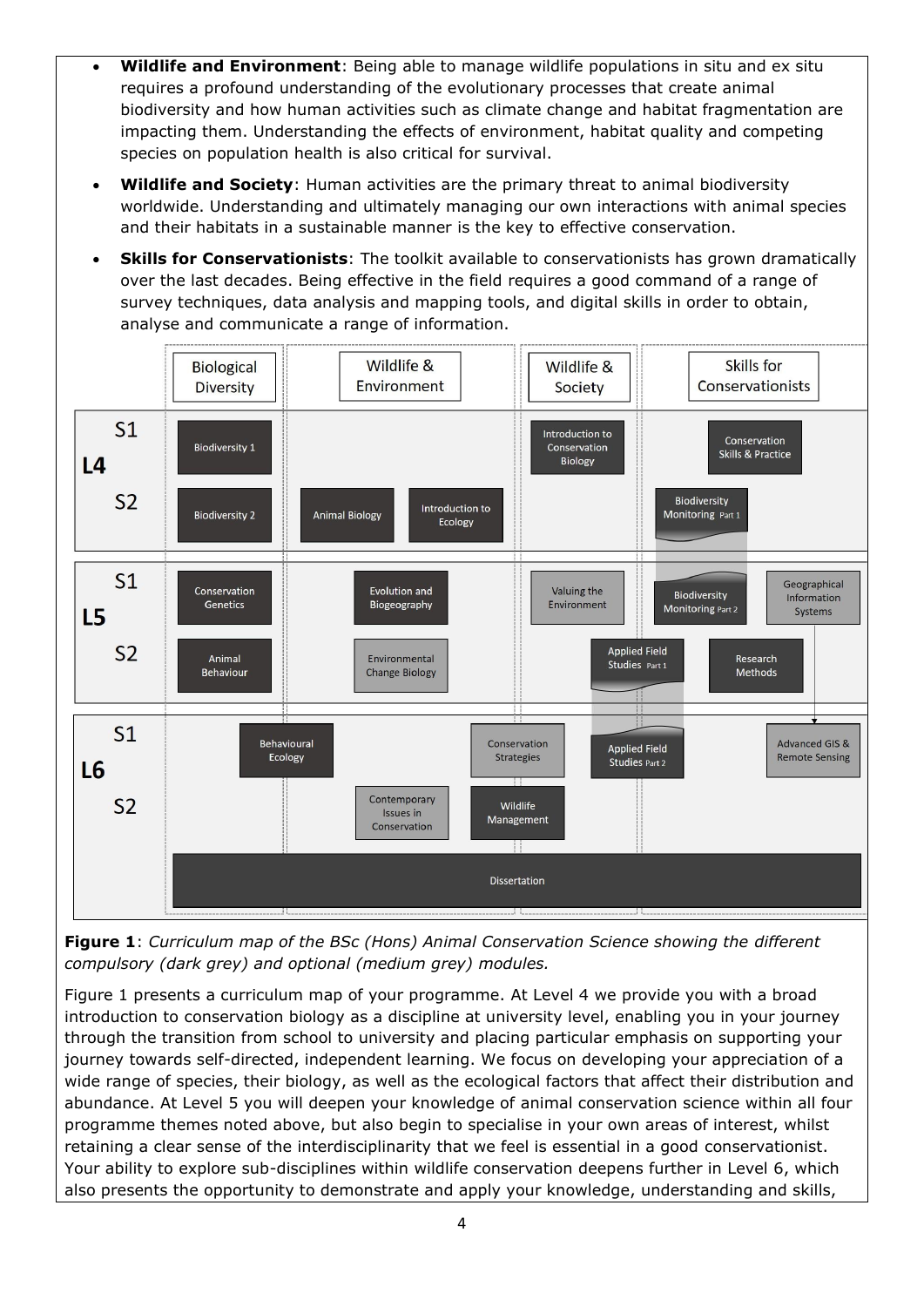often within professional or external contexts, as well as exploring the boundaries of contemporary conservation knowledge through independent research within your dissertation.

The study of animal conservation science is multi-disciplinary by necessity and encompasses a wide range of topics. To be effective in the field, you need to know about habitat management, genetics, animal behaviour and law, be able to choose between different strategies for conservation, and be competent with the research methods and other skills required to investigate issues of animal conservation.

The teaching team for the BSc (Hons) Animal Conservation Science are members of the Centre for National Parks and Protected Areas, an inter-disciplinary research centre addressing global issues in natural resource management and biodiversity conservation. Your degree is therefore delivered by a research-active team with diverse and complementary interests and particular strengths in animal behaviour, ecology, human aspects of conservation, conservation genetics, species restoration and rewilding. We draw on our own experience of working in conservation in the UK, across Europe and around the world – and we use these experiences to illustrate specific issues in wildlife conservation and how they may be solved. The course team brings considerable expertise, experience and enthusiasm to the delivery of the programme and we put special emphasis on hands-on, practical learning in the field and laboratory paired with analysis and discussion. You will be supported in adapting to university life through a vibrant induction week programme, personal tutorials, personal development planning and a wide range of student support services (see section "Student Support" for details).

The Lake District Campus in Ambleside is located in the midst of Lake District National Park, also a UNESCO World Heritage Site. Cumbria is home to a range of endangered and iconic species, such as ospreys and other birds of prey, red squirrels, Atlantic salmon and a range of other rare fishes, red deer, butterflies, and a range of rare plants. We have access to a range of distinctive ecosystems within a short walk or drive of campus, each with their own unique flora and fauna. These include lowland and upland peat bogs, wetlands, wet and dry heaths, limestone grasslands and Atlantic oak forest, the UK's very own rainforest. This gives you the opportunity to experience conservation first hand throughout your study. It allows us to take the learning outside and teach you hands-on how to collect field data and to survey wildlife populations.

We work very closely with a range of local, national and international conservation organisations to ensure that the degree provides you with the knowledge and skills required for a successful career in wildlife conservation. Graduates from the BSc (Hons) Animal Conservation Science are now working for organisations such as the RSPB, Wildlife Trusts, Rivers Trusts, zoos and wildlife parks, London Zoological Society, Red Squirrels Northern England, a number of environmental and ecological consultancy firms. Several have established themselves as academics at universities and colleges in the UK and abroad. We have good contacts with other conservation practitioners and scientists and have ensured that you are taught the practical, analytical and digital skills and procedures relevant to the modern workplace.

# **Aims of the Programme**

The overall aims of the Programme are to:

- 1. Develop your advanced knowledge and understanding relevant to animal conservation science
- 2. Provide you with a broad understanding of biological diversity and its interactions with the environment
- 3. Develop your awareness of threats to biodiversity and habitats and of the social and political constraints to conservation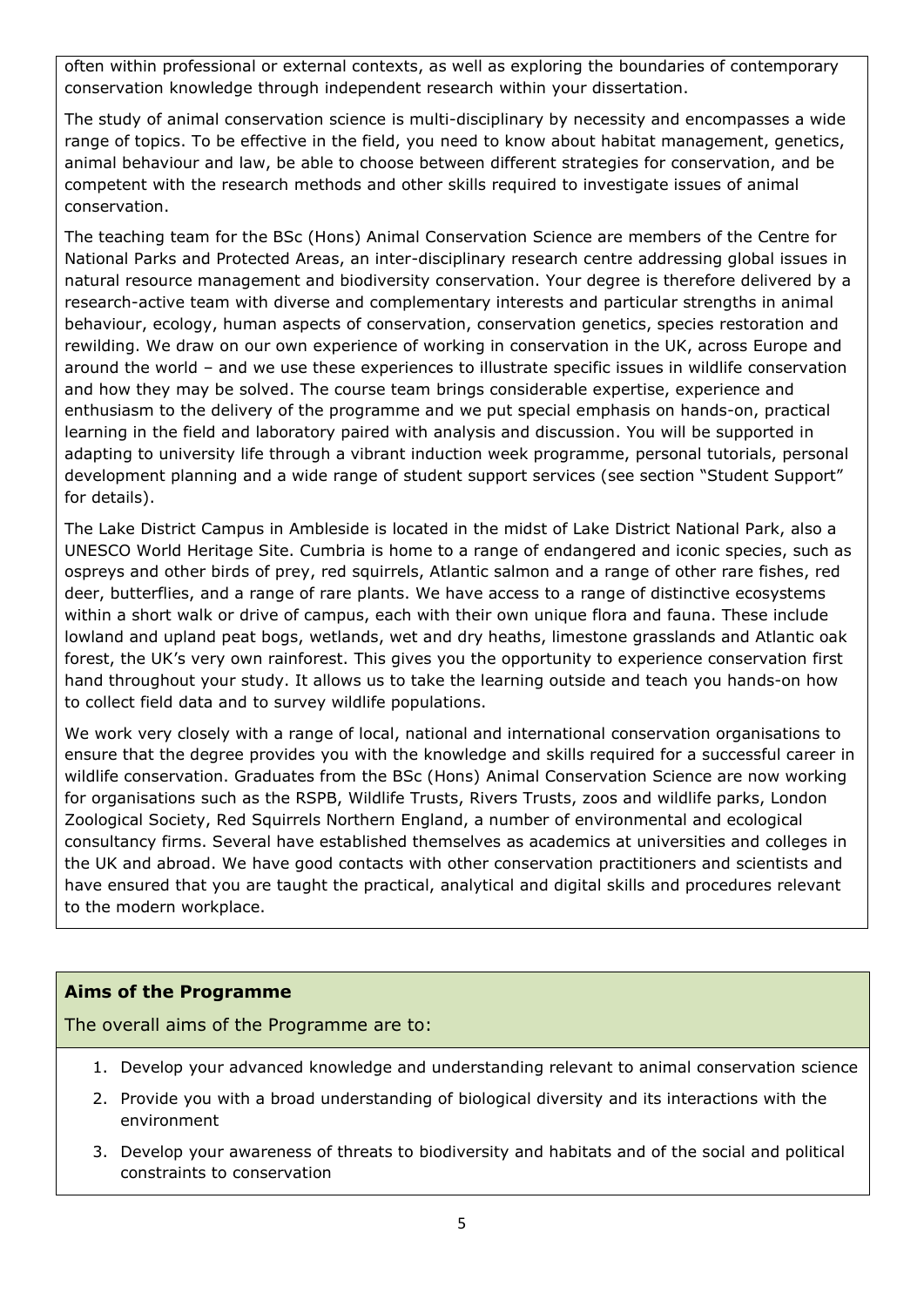- 4. Enable you to critically assess and make informed, evaluative choices regarding the conservation of wildlife and its habitat
- 5. Enable you to integrate information from the biological, geographical and social sciences and develop an inter-disciplinary approach to conservation
- 6. Provide you with the practical skills of conducting research in the laboratory and the field and enable you to undertake quantitative and qualitative approaches to acquiring, analysing and interpreting data
- 7. Give you the digital skills required to conduct conservation research and ability to learn effective oral and written communication skills to present your findings
- 8. Develop your critical understanding of the ethical mandate for, and constraints on, conservation practice
- 9. Foster your development as a critical, mature and independent individual and as a global citizen confident in your discipline
- 10. Enhance your employability particularly for a career in animal conservation science and for relevant post-graduate study

#### **Level Descriptors**

Level Descriptors describe in general terms the expected outcomes you will achieve at each level of study as you progress through your programmes. They describe the relative demand, complexity, depth of learning and learner autonomy associated with a particular level of learning and achievement. The University's Level Descriptors are aligned to the national Framework for Higher [Education Qualifications](http://www.qaa.ac.uk/en/Publications/Documents/qualifications-frameworks.pdf) (FHEQ) and are a key mechanism for assuring the academic standards of the University's provision.

At Level 4: (Usually Year 1 undergraduate), you will be able to demonstrate that you have the ability to:

- Apply a systematic approach to the acquisition of knowledge, underpinning concepts and principles and deploy a range of subject specific, cognitive and transferable skills.
- Evaluate the appropriateness of different approaches to solving well defined problems and communicate outcomes in a structured and clear manner.
- Identify and discuss the relationship between personal and work place experience and findings from books and journals and other data drawn from the field of study.

At Level 5: (Usually Year 2 undergraduate), you will be able to demonstrate that you have the ability to:

- Apply and evaluate key concepts and theories within and outside the context in which they were first studied.
- Select appropriately from and deploy a range of subject-specific, cognitive and transferable skills and problem-solving strategies to problems in the field of study and in the generation of ideas and to effectively communicate information and arguments in a variety of forms.
- Accept responsibility for determining and achieving personal outcomes.
- Reflect on personal and work place experience in the light of recent scholarship and current statutory regulations.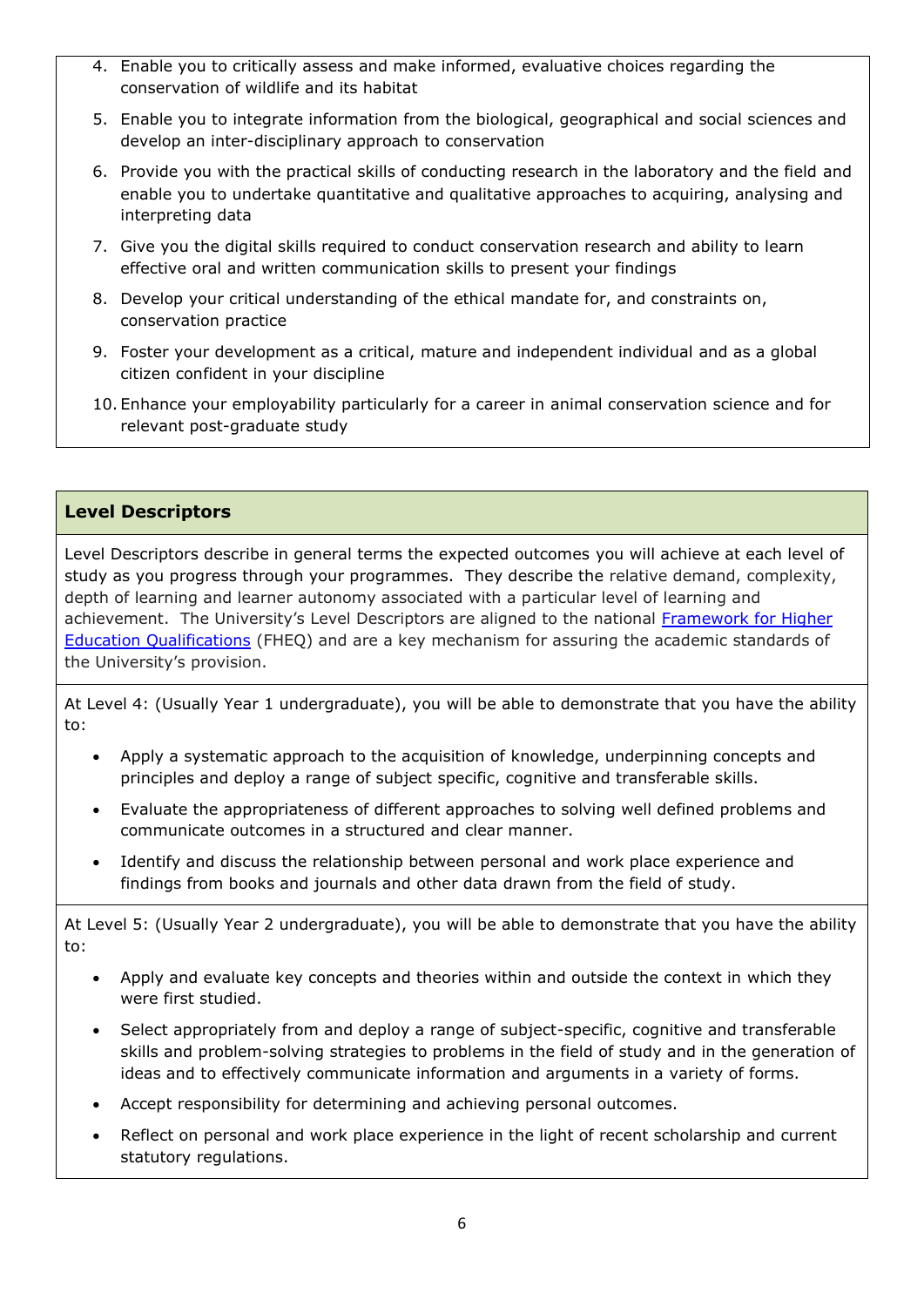At Level 6: (Usually Year 3 undergraduate), you will be able to demonstrate that you have the ability to:

- Critically review, consolidate and extend a systematic and coherent body of knowledge.
- Critically evaluate concepts and evidence from a range of resources.
- Transfer and apply subject-specific, cognitive and transferable skills and problem-solving strategies to a range of situations and to solve complex problems.
- Communicate solutions, arguments and ideas clearly and in a variety of forms.
- Exercise balanced judgement in a range of situations.
- Accept accountability for determining and achieving personal and group outcomes.
- Reflect critically and analytically on personal and work place experience in the light of recent scholarship and current statutory regulations.

#### **Programme Outcomes – Knowledge and Understanding**

The programme provides opportunities for you to develop and demonstrate the following:

#### **After 120 credits of study (CertHE) you will be able to demonstrate:**

- **K1.** Ability to identify a range of organisms and a comprehensive understanding of their anatomy and ecology.
- **K2.** Understanding of the scientific method and the role of research in biodiversity conservation.
- **K3.** Understanding of relevant theories, paradigms, concepts, principles and goals of conservation biology, an awareness of its sub-disciplines, and the social, environmental and economic framework of biodiversity conservation.

#### **After 240 credits of study (DipHE) you will be able to demonstrate:**

- **K4.** Comprehensive understanding of genetic inheritance, natural selection and evolution, and of the role of genetic research in conservation.
- **K5.** Insight into the proximate and ultimate aspects that shape the behaviour of animals and how behavioural variation can affect conservation outcomes.
- **K6.** Understanding of study design, data collection using different survey methods, data management, interpretation, and data analysis including statistical hypothesis testing.
- **K7.** Understanding of the relationships between elements of animal biodiversity and the physical, biological, and cultural environment.
- **K8**. Critical analysis of patterns of distribution of organisms in relation to biotic and abiotic factors and their influences on biological processes.

#### **After 360 credits of study (BSc Hons) you will be able to demonstrate:**

- **K9.** Comprehension and critical analysis of the research process and profound understanding of the role of biological and sociological information to formulate effective conservation strategies
- **K10.** Appreciation of the impact on society of biodiversity loss and the role of stake-holder engagement and community-based approaches in reversing it
- **K11.** Evaluation and critical analysis of the effects of human interactions on natural populations and ecosystems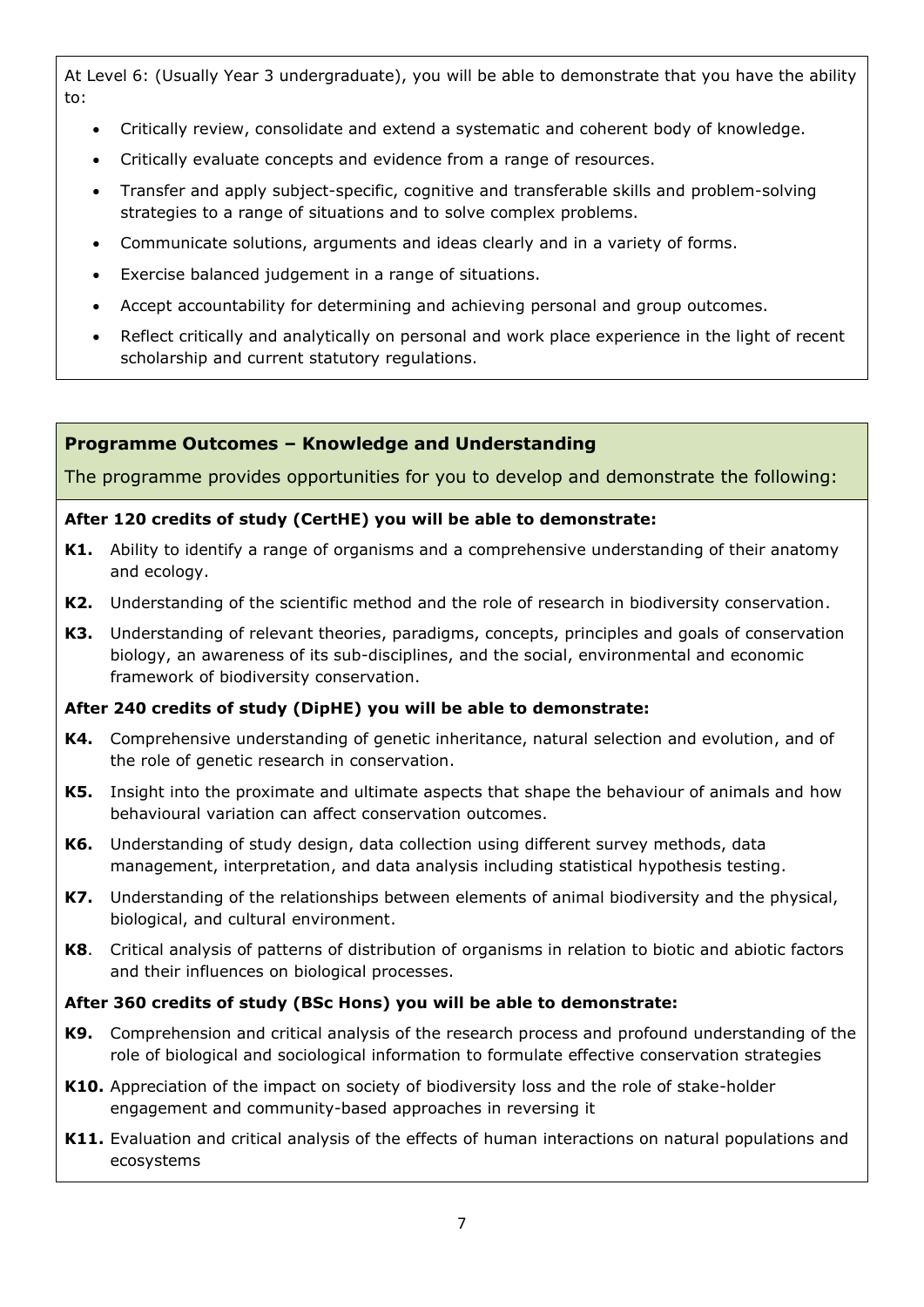# **Programme Outcomes – Skills and other Attributes (including Employability Skills)**

The programme provides opportunities for you to develop and demonstrate the following:

## **After 120 credits of study (CertHE) you will be able to demonstrate:**

- **S1.** Ability to access scientific information, employ scientific writing style and present scientific data in tables and figures
- **S2.** Good taxonomic skills including an ability to identify a range of plants, fungi, and invertebrate and vertebrate animals with a range of dichotomous keys
- **S3.** Effective team-working skills and ability to conduct yourself professionally within a working and learning environment

## **After 240 credits of study (DipHE) you will be able to demonstrate:**

- **S4.** Ability to apply ecological survey and monitoring techniques to quantitatively assess abundance of biodiversity and habitat quality
- **S5.** Proficiency at the major field and laboratory techniques and the skills to safely, professionally and ethically conduct field work and obtain meaningful data related to conservation
- **S6.** Proficient use of information technology systems to access, analyse and interpret data, research findings and evidence from a variety of different sources

## **After 360 credits of study (BA/BSc Hons) you will be able to demonstrate:**

- **S7.** Ability to present complex scientific information in a variety of forms and to discuss, debate and evaluate a range of conservation and wildlife management strategies
- **S8.** Experience and competence in a broad range of appropriate practical techniques and skills relevant to wildlife conservation including data collection, analysis and interpretation of those data, and testing of hypotheses and the ability to place the work in context and to suggest lines of further investigation
- **S9.** Effective communication skills, including the ability to use technical language correctly, to present complex concepts and information in a clear and concise manner, both orally and in writing, and the ability to interact and communicate effectively in a wide range of professional environments
- **S10.** Investigative and analytical skills, including the ability to formulate problems clearly, identify key issues, carry out an independent investigation using multiple information sources and apply critical judgement to construct logical arguments

# **External and Internal Reference Points**

The following Subject Benchmark Statements and other external and internal reference points have been used to inform the Programme Outcomes:

As an interdisciplinary programme, the BSc (Hons) Animal Conservation Science is primarily aligned to two Benchmark Statements defined by the Quality Assurance Agency for Higher Education: and

• *QAA Benchmark Statements - [Earth Science, Environmental Science and Environmental](https://www.qaa.ac.uk/docs/qaa/subject-benchmark-statements/sbs-earth-sciences-14.pdf?sfvrsn=b0e3f781_10)  [Studies](https://www.qaa.ac.uk/docs/qaa/subject-benchmark-statements/sbs-earth-sciences-14.pdf?sfvrsn=b0e3f781_10)* (published in 2014): When designing the module content and curriculum we have made sure that our programme meets these benchmarks in terms of intellectual skills,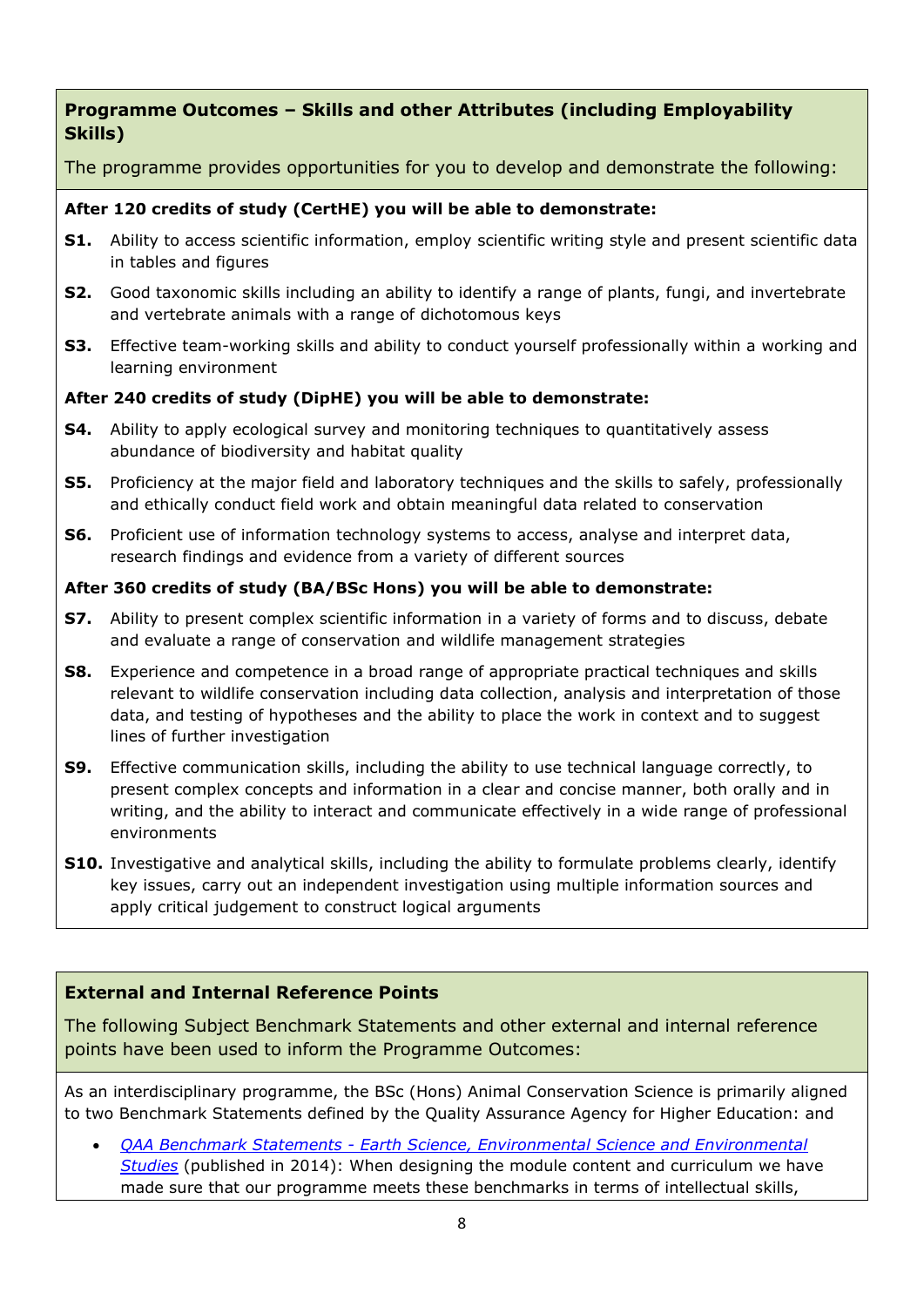analysis and data interpretation skills, as well as communication, presentation and information technology skills. This gives you the multi-disciplinary knowledge and experience required for effective scholarship and practice in sustainability, sustainable development and ecosystem-level analysis.

- *[QAA Benchmark Statements -](https://www.qaa.ac.uk/docs/qaa/subject-benchmark-statements/sbs-biosciences-15.pdf?sfvrsn=4eef781_26) Bioscience* (published in 2015): Study of the biosciences is critical to the understanding of major biological processes and the resolution of problems of international importance such as climate change and biodiversity loss. We have ensured that the programme meets these benchmarks required by an effective researcher of organismal biology: a broad understanding of the scientific basis of the study of living systems and the practical experience of working in the field and laboratory.
- Institute of Environmental Management Closing the Gap: Rebuilding Ecological Skills in the  $21<sup>st</sup>$  [Century](http://www.cieem.net/data/resources/36/Education-Closing_The_Gap_Report.pdf) (published in 2011): The programme was designed to provide training in the 4 key ecological skills identified by the Institute of Environmental Management. These are
	- $\circ$  Species identification, especially of invertebrates, fish and lower plants.
	- $\circ$  Ecological survey, sampling, data assessment, evaluation and monitoring skills for fish and invertebrates.
	- o Habitat creation, restoration and management in marine, coastal and upland environments.
	- $\circ$  Techniques to control the spread of invasive species and wildlife diseases.
- *[Chartered Institute of Ecology and Environmental Management \(CIEEM\)](https://cieem.net/resource/competency-framework-high-res/) Competency [Framework](https://cieem.net/resource/competency-framework-high-res/)*: The Programme Outcomes for Skills and other Attributes (including Employability Skills) are aligned with CIEEM's benchmark competencies: ecological concepts, human ecology and impacts, biodiversity, conservation, environmental policy and law, environmental management, species identification and survey skills, and professional skills. This alignment ensures that you have the skills, knowledge, and behaviour for a successful career in wildlife management and conservation science

Internal reference points include:

- [UoC Strategic Plan](https://www.cumbria.ac.uk/about/publications/strategic-plan/)
- [UoC Learning, Teaching and Assessment Strategy](https://www.cumbria.ac.uk/media/university-of-cumbria-website/content-assets/public/aqs/documents/LearningTeachingAssessmentStrategy.pdf)
- [UoC Academic Regulations and Academic Procedures and Processes](https://www.cumbria.ac.uk/about/organisation/professional-services/academic-quality-and-development/academic-regulations/)
- Department of Science, Natural Resources and Outdoor Studies Business Plan

# **Graduate Prospects**

Halting and reversing the current rate of biodiversity loss requires a new generation of skilled conservationists. National and international legislation and increasing public awareness have ensured that there are good employment opportunities for conservationists with the right knowledge and skills.

The BSc (Hons) Animal Conservation Science is designed to give you the training to find employment in the field of wildlife conservation right after graduation. Upon completing the degree, you will have the necessary knowledge, skills and practical experience to work as a ranger, reserves manager, or biodiversity officer for a conservation organisation (e.g., a Wildlife Trust, a Rivers Trust, the RSPB, Wildfowl and Wetlands Trust, or a national park) and you are qualified to join the conservation team at a zoo or wildlife park. Another attractive career is ecological or environmental consultancy: the degree has provided you with theoretical understanding and practical skills in the major survey techniques to assess wildlife and wildlife habitat in the UK.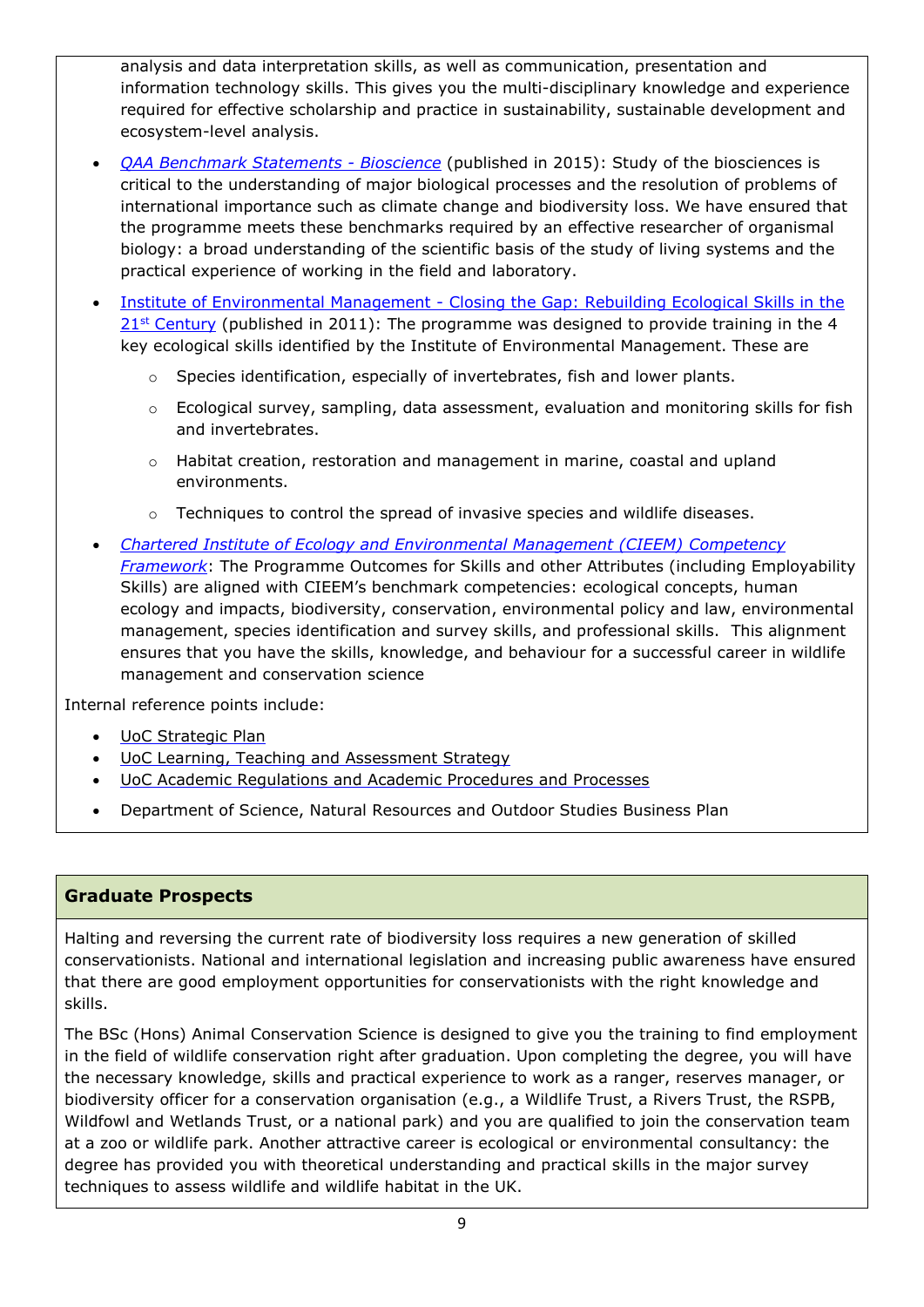For graduates wishing to gain further academic training to establish themselves in conservation research, the degree provides a solid foundation of theoretical understanding and analytical skills for postgraduate study in the environmental or biological sciences. Graduates from the BSc (Hons) Animal Conservation Science have progressed to complete masters programmes in the UK or abroad and research-orientated students have gone directly into PhD study.

## **Learning, Teaching and Assessment Strategies employed to enable the Programme Outcomes to be Achieved and Demonstrated**

As a student at the University of Cumbria, you are part of an inclusive learning community that recognises diversity. You will have opportunities to learn by interacting with others in a collegiate, facilitative and dynamic learning environment. Teaching, assessment and student support will allow equal and equitable opportunities for you to optimise your potential and develop autonomy.

We seek to create a stimulating and innovative community of learning, whether encountered on campus or at a distance, on placement or in the workplace. Facilitated by our expert practitioner staff, you will experience a learning environment that is well equipped, flexible, and stimulating.

Delivery is based at the Lake District Campus, Ambleside, through lectures supplemented by seminars, directed reading and independent study (including individual project work). To give you the necessary practical experience, your theoretical learning is augmented by a wide range of field practicals and where appropriate, laboratory work.

#### **Learning and Teaching**

Our learning and teaching strategy has been developed in line with the University's Learning & Teaching Plan 2017-2022. Encapsulated within the first aim of the programme is a drive to engage our students in learning experiences that are enriching, enjoyable and intellectually stimulating. Below are some focused learning and teaching strategies which are designed to aid your learning and enhance your experience at university.

#### *Varied Teaching Styles*

We view you as a partner in learning and all modules include opportunities for your engagement and participation. A variety of learning and teaching methods are used to reflect the variety of individual learning styles that inevitably exist within a group, so that you will experience teaching methods best suited to your own preferred learning style. Delivery of your course is through practical sessions in the field and in the classroom, through lectures and seminars and through field visits and laboratory practicals. The location of the campus at Ambleside allows us to access different ecosystems, managed for many different objectives. Your tutors have built up links with local conservation organisations who often give site tours or guest lecturers or seminars as part of modules. The teaching facilities at the Ambleside campus are of a good standard and you have access to specialised teaching rooms such as a computer suite and laboratories which are used in modules at Levels 4, 5 and 6. All modules include extensive opportunities for engagement and participation. To do this we blend a range of teaching approaches which will typically include:

- Lectures
- Field work and field trips
- Laboratory classes
- Individual and group tutorials
- Utilisation of case studies
- Seminars and workshops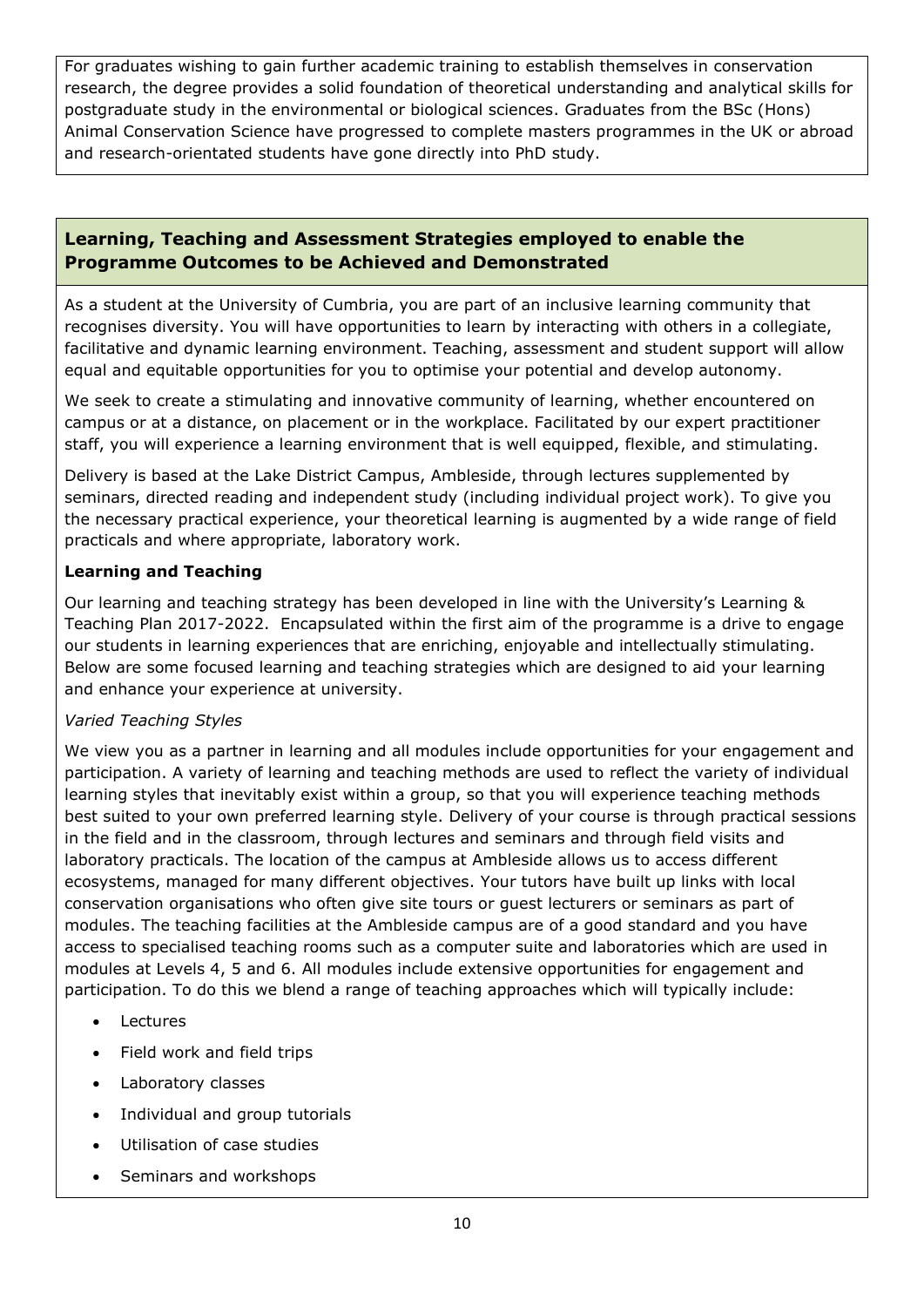- Guided independent study involving electronic resources (VLE), textbooks and other selfstudy materials
- Problem-based learning using real life scenarios
- Training and practice in the use of IT and software packages
- Project work, both individually and in teams
- Reading and interpreting research publications

## *Applied Teaching within a National Park*

The focus of your learning will be achieved through the integration of academic study and practical activity and application. We are situated within one of the worlds best-known National Parks, where people live and work next to and amongst some of the most iconic landscapes in England. Consequently, field work is one of the main pillars of your programme, allowing you to continually put theory and concept into context, enabling you to explore real world scenarios and develop your problem-solving abilities. As a result, we blend extensive field and laboratory work opportunities throughout your programme. For Example, at Level 4 you will have the opportunity to participate in a range of free half-day and full day fieldtrips to explore fundamentals of animal Conservation Science and consider what is in front of you and recognise the processes that define our discipline. This will be undertaken in modules such as Conservation Skills and Practice, Introduction to Ecology and Biodiversity 1 and 2. As you move into Level 5, we deepen your knowledge through more investigative exercises to appreciate the complexities of the real world, and recognising the diversity of approaches to 'doing' animal conservation, including one week of practical field work within Cumbria during the Biodiversity Monitoring module. By Level 6, you will be undertaking independent field research for your Dissertation module within the region or elsewhere.

#### *Global Focus*

Your tutors are experienced in conservation as a discipline and in teaching. They have varied backgrounds in practical and research-based conservation from all over the world and have strong involvement in the sector. You will benefit from their practice-based knowledge, research informed teaching and from the links they have developed during their careers. An example of this is through the Applied Field Studies module in which you are given the opportunity to go on an international field trip (this carries additional costs). This enables you to learn about societal, environmental and economic differences of conservation in different countries. You will also be able to apply theory and practice gained at Level 4 and 5 to a research project in the field. For example, you will build upon societal issues through the Introduction to Conservation Biology module at Level 4 and the Valuing the Environment Module at Level 5.

#### *Interactive Computer-based Learning*

Campus-based learning though lectures, seminars and workshops, with attendance at all scheduled sessions, is seen as imperative to your progression. This is further enhanced by the use of our 'virtual learning environment' (VLE) 'Blackboard' where each module studied has a designated blackboard site providing not only standard lecture and practical material, but supplementary reading, virtual exercises and online forums. This blended approach allows for flexibility in learning whereby materials may be accessed at your convenience on site or via remote access. Most assignments are also submitted through Turnitin on Blackboard.

#### *Supported Learning*

You will be supported in your learning through structured personal tutorials and thorough timely feedback on your assignments. We take marking very seriously and operate an internal moderation process where a sample of marked assignments are reviewed by a colleague to ensure fair and consistent grading and quality of feedback.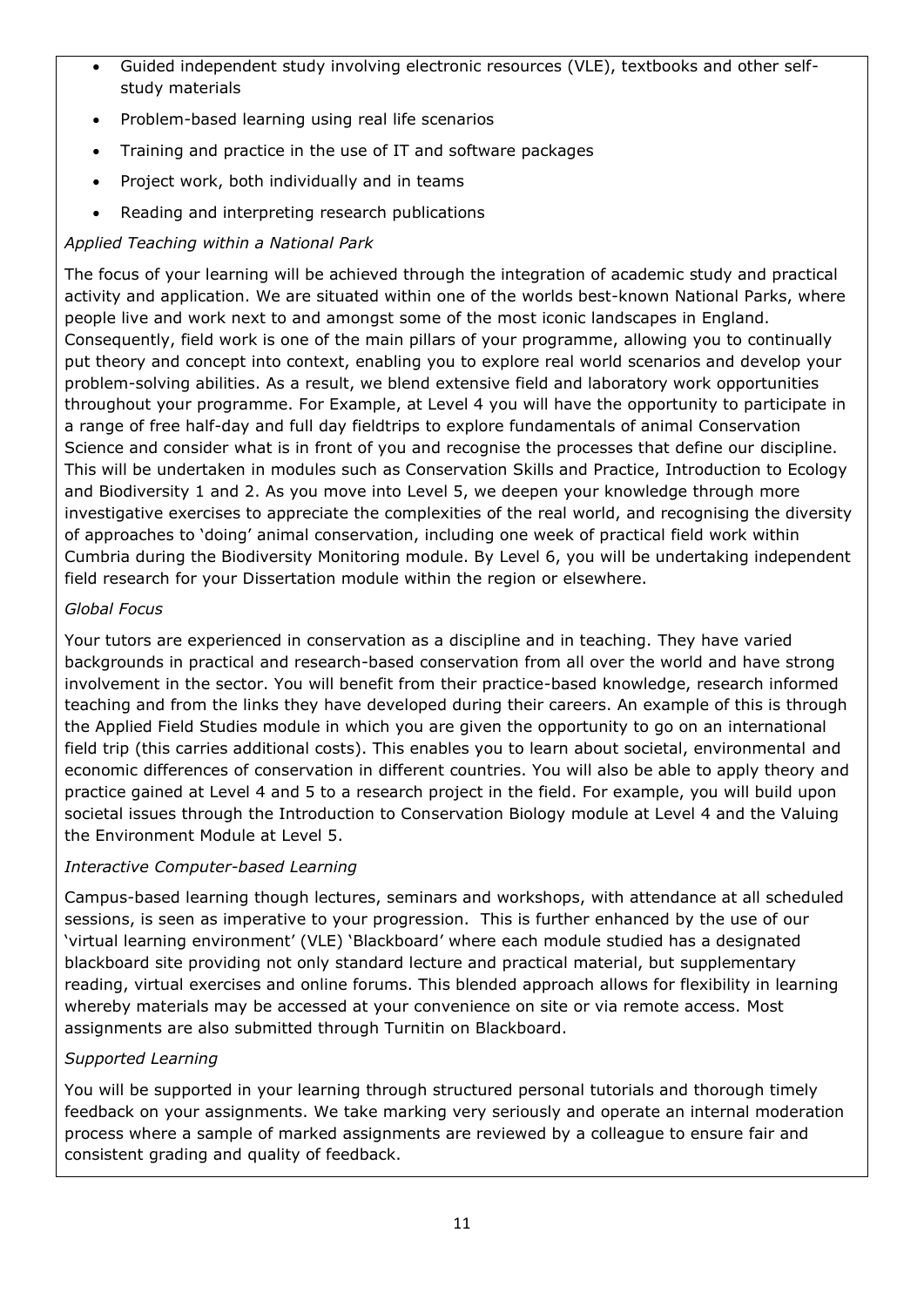You will be supported in the progressive acquisition of subject knowledge and skills, gradually advancing towards more independent learning at Level 6, whilst developing a reflective approach to personal progress. This means many of the skills you learn are transferable across modules and build up through the levels. For example, in Level 4 we explore collection of basic information in modules such as Introduction to Ecology, Biodiversity and Conservation Skills and Practice, skills which are then developed in modules at Level 5, such as Biodiversity Monitoring, Research Methods, and Geographical Information Systems and which in turn are used in Level 6 modules such as Applied Field Studies and your Dissertation. At each level your analytical and planning skills are developed further.

Our aim is to support your development as an independent, passionate, critical thinker and help you establish yourself as a competent and respected member of an international community of researchers and practitioners dedicated to reversing biodiversity loss. Our teaching frequently draws on case studies and research from across the globe and you will have opportunity to engage in learning abroad as part of the international field trip. We hope that our graduates emerge with a strong sense of global citizenship and the competence to address conservation issues on a global scale.

## *Employability*

This programme is focused on providing you with the skills and knowledge to become a competent Animal Conservation Scientist. Employability is therefore an important aim of the programme. Modules such as Conservation Skills and Practice at Level 4, Biodiversity Monitoring and Research Methods at Level 5 and Applied Field Studies and Dissertation at Level 6 provide vital employability skills because they combine real world data collection techniques with professional report standard assignments to demonstrate your understanding not only of how to undertake the work yourself, but also that you have the depth of knowledge to supervise the work of others in future and would be capable of critically appraising the quality of the results. Many of the assignments are designed to reflect the skills that would be required in the workplace and which involve collection of information, analysis and presentation of results.

#### **Summative and Formative Assessment**

Our assessment strategy has also been developed to be in line with the University's Learning & Teaching Plan 2017-2022. The overarching consideration is to provide assessments which are seen as "for and as learning" rather than simply testing ability and knowledge.

The main drivers of this strategy are to:

- provide innovative, challenging and stimulating assessment which will enable you to develop the knowledge and professional skills required for employment
- be student-centred, flexible and modern
- be fully supported by, and integrated with, technological approaches such as the Blackboard virtual learning environment (VLE) and electronic portfolio
- impart academic rigour to the teaching and learning processes
- support the development of your independence, autonomy and critical self-reflection
- support different learners' needs at different stages of development

Within a balanced scheme, assessment methods may include:

- unseen examinations
- open-book examinations and practical tests
- laboratory and field reports
- computer-based assessments (statistical analysis)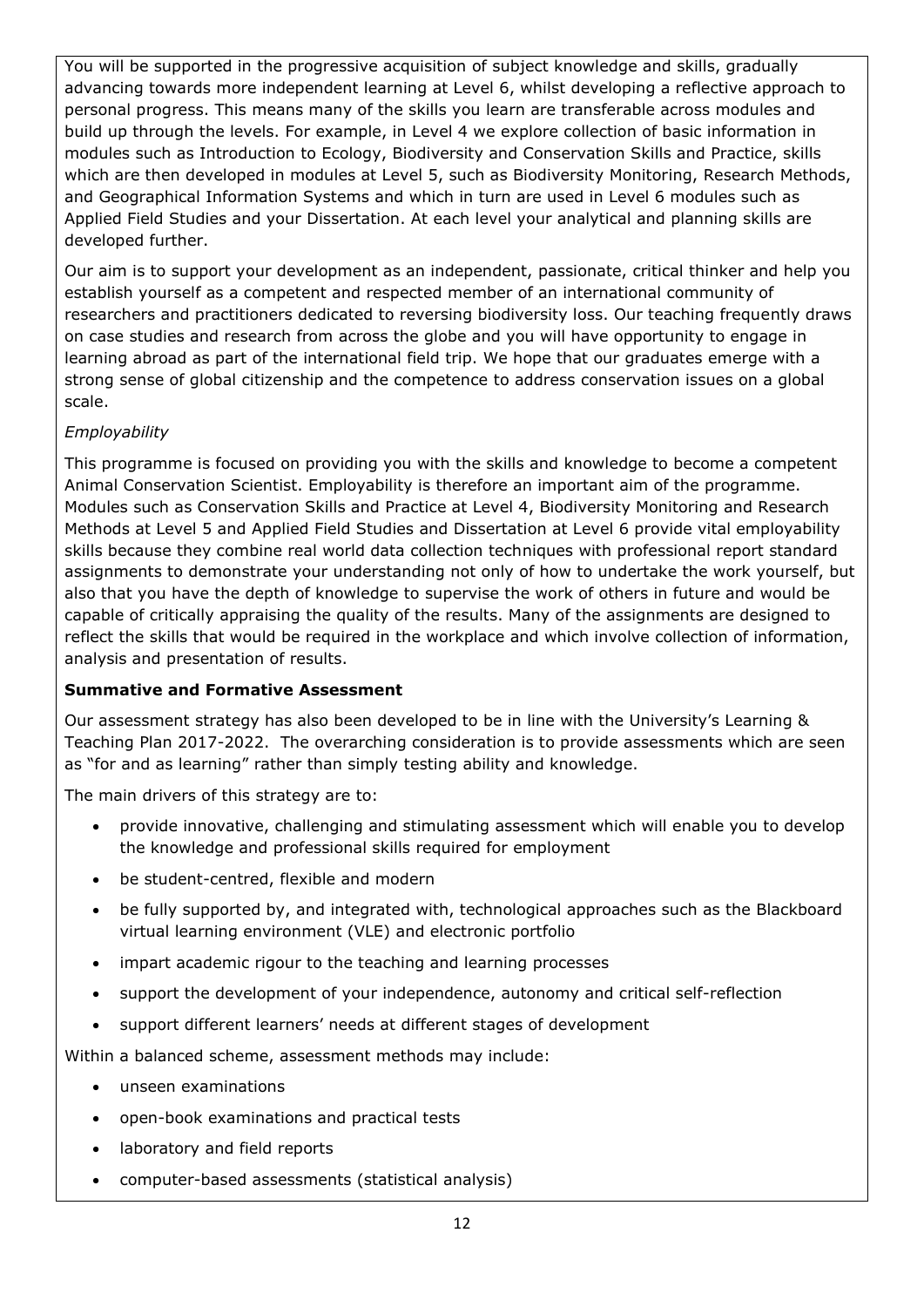- problem solving
- critical analysis of case studies and field work problems
- oral, audio-visual and poster presentation
- production of scientific papers
- research plan
- dissertations
- peer and self-assessment
- group work

One of the first modules studied is Conservation Skills and Practice at Level 4. This module is essential as it enables you to learn about key academic skills such as report writing, presentations and referencing sources of information. These are essential employability skills. These skills are then built upon during your other modules at Levels 4, 5 and 6. For example, students may be struggling with presentations skills and you are therefore given poster and group presentations at Level 4, as your confidence grows and you apply feedback given to you by your tutor you then move to individual presentations at Level 5; by Level 6 you are expected to present confidently.

At the start of each academic year, an assessment schedule is published on the Conservation site within Blackboard to give you a clear indication of when the deadlines for submission occur for all modules within your Animal Conservation Science programme. The programme team works very carefully to distribute assessment throughout the academic year to avoid bunching of assessments; however, it is also your responsibility to plan and manage your time within this assessment framework. All submitted assessments are marked by the appropriate member of the programme team (usually the person that designed the assessment), and marking is internally moderated before provisional marks and feedback are released. A selection of work will be sampled by our external examiner (an equivalent academic delivering similar courses at another university) to ensure quality and comparability of marking and assessment with national and sectoral norms.

Personal development and reflective practice will take place throughout the programme and will be implemented through the wide range of assessment and feedback activities (both formative and summative) as well as via our structured personal tutorial process.

Within the BSc (Hons) Animal Conservation Science programme, we believe that engaging with feedback is probably the most important stage of the learning process. Modules contain formative feedback opportunities, typically early in the module, to enable your development towards the summative assessments, and our focus in giving feedback is to highlight ways in which you can improve your future work.

All of this is ultimately focussed on enabling you to embark on a relevant career as a conservation graduate. Our close links to industry ensure that our teaching is focussed on real world issues and the assignments reflect work you would be likely to do in your future career.

#### **Student Support**

We provide responsive learner support that promotes student success. Our approach to learner support is designed to support achievement and progression, champion inclusivity and accessibility, prepare you for opportunities beyond study, and promote independence and resilience, enabling you to achieve your potential.

As a student of the University of Cumbria, you will be taught by academics and expert practitioners who facilitate learning through structured inquiry. You will be provided with access to high quality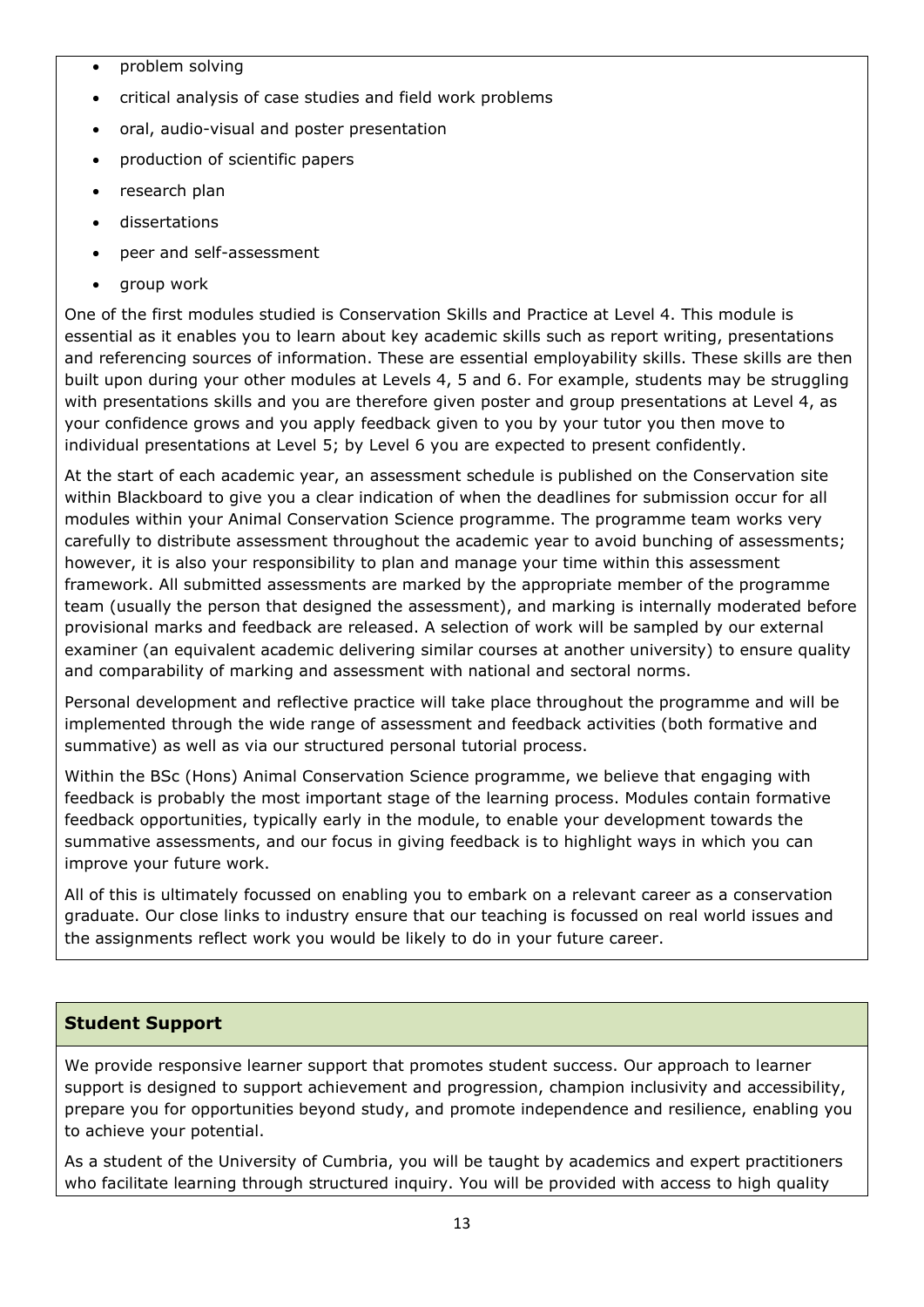academic resources through physical and digital libraries and will be supported to develop skills that enable you to become a critical, reflective, discerning and independent learner and researcher.

# **Induction**

We have designed an Induction experience for you that balances your needs to find your bearings on campus and in the Lake District and to (re)familiarise yourself with the logistic aspects of academic learning and scholarship while also giving you ample opportunity to meet your lecturers and fellow students and to make new friends. Our Induction Week therefore consists of a range of on-campus activities combined with social events (generally organised by the Student Union and student societies) and free field trips to introduce you to Cumbria, the Lake District and some of the key players in local conservation.

# **Personal Tutoring**

You will also be allocated a Personal Tutor. Your Personal Tutor will be proactively involved in the delivery of your programme and will have contact with you throughout your time at the University. They will support your learning and development, including through tutorials, Progress Reviews and other support as outlined in the Personal Tutoring Policy. Your Personal Tutor is there to support you with the academic aspects of your studies.

# **Personal Development Planning**

As a relatively small programme the teaching team will quickly come to know you on an individual basis and support your personal development throughout your studies. Personal Development Planning is an integral part of our tutorial system. You will work with your Personal Tutor as well as with your Programme Leader to regularly review your studies and achievements identify opportunities and plan your studies for the time ahead.

# **Library and Academic Support (based in Information Services)**

Module leaders will collaborate with Library and Academic Advisors to ensure that your reading and resource lists are current, and items are available via the library discovery tool OneSearch. In order to maximise access, availability and usefulness, eBooks and electronic journal titles will, in most cases, be prioritised. You can access a wide range of electronic and print content using [OneSearch](http://cumbria-primo.hosted.exlibrisgroup.com/primo_library/libweb/action/search.do?vid=44UOC_VU1) and you can find out more about key texts, databases and journals for your subject by accessing the library's [subject resources webpages.](http://my.cumbria.ac.uk/StudentLife/Learning/Resources/Subjects/Home.aspx) Where appropriate, module reading and resource lists will be made available to you electronically using the University's [online reading and resource list system.](https://eu.alma.exlibrisgroup.com/leganto/readinglist/lists)

The [Skills@Cumbria](https://my.cumbria.ac.uk/Student-Life/Learning/Skills-Cumbria/) service can help support your academic skills and success throughout your programme. The service is delivered by a team of professional Library and Academic Advisors. It includes a suite of [online self-help resources](https://my.cumbria.ac.uk/Student-Life/Learning/Skills-Cumbria/) accessible 24/7 via the University's website and Blackboard site. It also provides group and individual advice and guidance accessible through and alongside your course and by different means such as face to face, email or virtual. Visit [skills@cumbria](https://my.cumbria.ac.uk/Student-Life/Learning/Skills-Cumbria/) for more details.

# **IT and Technical Support**

Technology is an invaluable asset when it comes to studying, so it's important you know how to make the most out of the excellent [facilities](https://www.cumbria.ac.uk/student-life/facilities/it-facilities/) we have available. Our aim is to ensure you can access university electronic resources from anywhere or any device, whether on or off campus. The [Student](https://universityofcumbria.mydaycloud.com/dashboard/allsorts)  [Hub](https://universityofcumbria.mydaycloud.com/dashboard/allsorts) is your one-stop gateway to all university systems, Outlook email, and OneDrive.

Whether you consider yourself a computer expert or you're not confident about your IT skills, we're always around to ensure you get the level of support you need. We have a wealth of information and support available on the [website](https://my.cumbria.ac.uk/Student-Life/it-media/) and have a dedicated IT Service Desk where you can talk to someone by phone or log your question online from anywhere, at any time.

# **Student Support Services**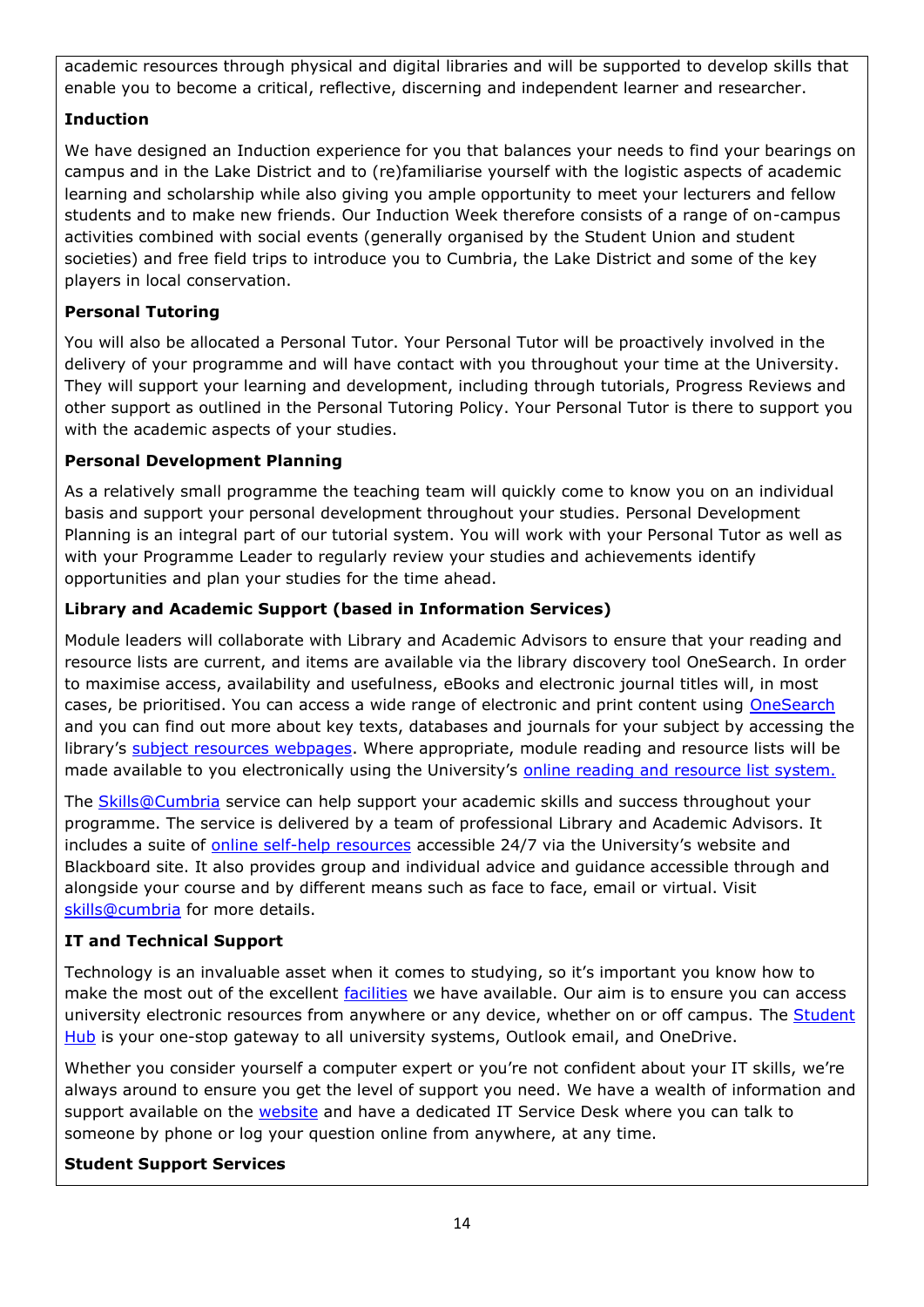Student Support Services offer a wide range of support, including: careers and employability, financial help, counselling, health and wellbeing and support for disabled students and those with specific learning requirements. We also offer mentoring by trained students which you can request at any point during your studies. We know that you want to get the most out of your programme, make the best use of your time and find or continue in the career you always dreamed of. Access university support and facilities easily and quickly via the [website](https://my.cumbria.ac.uk/) and/or via the Student Services guidance tile on the [Student Hub.](https://universityofcumbria.mydaycloud.com/dashboard/staff-home)

In addition to the range of guidance above, you have the opportunity to further develop your personal, academic and professional skills by taking part in a number of initiatives coordinated and delivered by professional services advisers:

### **Headstart**

Head Start is a self-learning pre-entry module that is completed online and at your own pace. The module gives new undergraduate students an opportunity to prepare for their transition into university and to start to develop the academic skills that will help them become successful students.

All UG students are given the opportunity to register and complete Head Start prior to entry on their main programme of study. If you haven't been able to complete Head Start before starting your course, you can access the module via Blackboard by selecting the Skills@Cumbria tab and then the Head Start tile. Learning at university, academic writing and referencing are the key topics introduced in the module and previous students have told us how useful they have found the online resources and activities.

## **Head Start Plus**

Head Start Plus is also an online skills development course, designed to support students who are about or who have just started study at Level 5 or 6 ( $2<sup>nd</sup>$  and  $3<sup>rd</sup>$  year undergraduate). This course is particularly recommended to students who may not have studied at HE level for some time or who are transitioning into the higher HE levels. The course provides a useful refresh on academic skills and practice and an insight into the expectations of tutors at those levels.

This course is free and available via the Open Education Platform powered by Blackboard. To access the course, follow the link to<https://openeducation.blackboard.com/cumbria> and set-up a free account with Open Education. Once logged on, select the course free of charge and work through it at your own pace.

#### **Peer Mentoring @ Cumbria**

You will be allocated a student Mentor who will be in touch to offer a non-judgemental and friendly hand and to help with various aspects of your student experience, from making friends to settling in, to helping you understand the expectations of academic study and dealing with assessment worries.

# **Mature Students' Events**

Whether it is a coffee morning, lunchtime gathering or a social event, there are events happening throughout the year to link you up with other mature students who will also be juggling a number of commitments alongside their studies.

#### **Help is at Hand Events**

Keep a look out for these interactive events on campus around October and January. You are encouraged to attend these as they showcase the range of support available here and give you the opportunity to talk to people from Finance, Accommodation, the Students' Union, the Wellbeing and Disability Team etc.

#### **Career Ahead+**

Career Ahead+ is the University of Cumbria's Employability Award. Completing Career Ahead+ will help you recognise and develop your skills, providing a greater opportunity for you to get the job you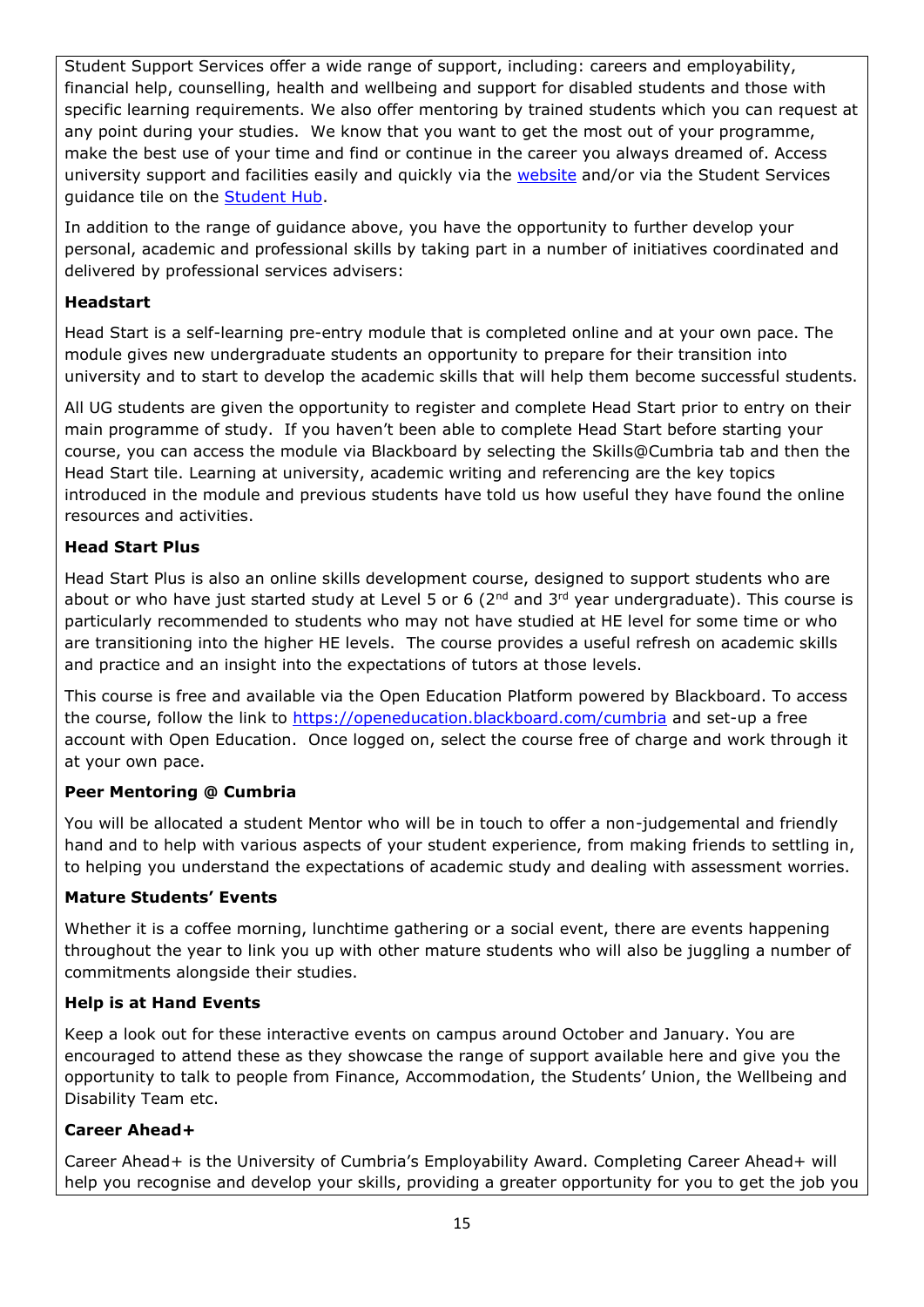want when you graduate. The award is based on what employers look for in an ideal candidate, in relation to skills, knowledge and experience. You will be supported with career direction, gaining experience, and providing all the skills needed to complete the perfect application and be successful in that all-important job interview. Contact [careerahead@cumbria.ac.uk](mailto:careerahead@cumbria.ac.uk) or visit [www.cumbria.ac.uk/careerahead](http://www.cumbria.ac.uk/careerahead) for more information.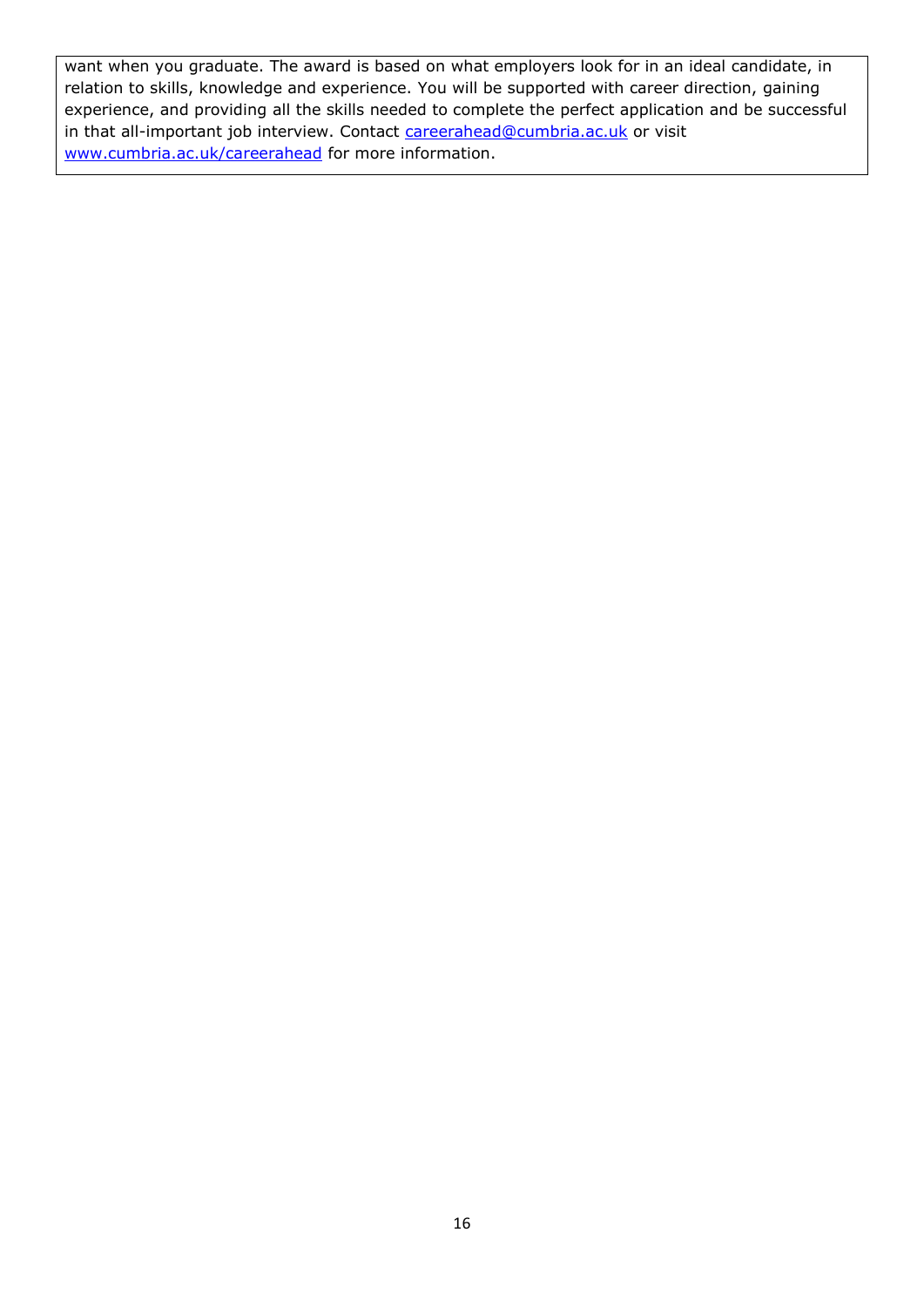| <b>Programme Curriculum Map</b> |                              |                                         |                |                       |                                      |
|---------------------------------|------------------------------|-----------------------------------------|----------------|-----------------------|--------------------------------------|
| <b>Academic</b><br><b>Level</b> | <b>Module</b><br><b>Code</b> | <b>Module Title</b>                     | <b>Credits</b> | <b>Module Status*</b> | <b>Programme Outcomes achieved</b>   |
| $\overline{4}$                  | <b>HSOC4100</b>              | <b>Conservation Skills and Practice</b> | 20             | Compulsory            | K <sub>2</sub><br>S1, S3             |
| $\overline{4}$                  | <b>HSOC4101</b>              | Introduction to Conservation Biology    | 20             | Compulsory            | K2, K3<br>S1, S3                     |
| $\overline{4}$                  | <b>HSOC4105</b>              | Biodiversity 1                          | 20             | Compulsory            | K1<br>S <sub>2</sub>                 |
| 4                               | <b>HSOC4106</b>              | <b>Biodiversity 2</b>                   | 20             | Compulsory            | K1<br>S <sub>2</sub>                 |
| $\overline{4}$                  | <b>HSOC4108</b>              | Introduction to Ecology                 | 20             | Compulsory            | K1, K2, K3<br>S1, S3                 |
| $\overline{4}$                  | <b>HSOC4118</b>              | Animal Biology                          | 20             | Compulsory            | K1, K2<br>S1, S2                     |
| $5\overline{)}$                 | <b>HSOC5113</b>              | <b>Biodiversity Monitoring</b>          | 20             | Compulsory            | K1, K2, K6, K7, K8<br>S2, S3, S4, S5 |
| 5                               | <b>HSOC5103</b>              | Evolution & Biogeography                | 20             | Compulsory            | K1, K3, K4, K7, K8<br>S1, S6         |
| $5\overline{)}$                 | <b>HSOC5112</b>              | <b>Conservation Genetics</b>            | 20             | Compulsory            | K1, K3, K4, K6<br>S3, S4, S5,        |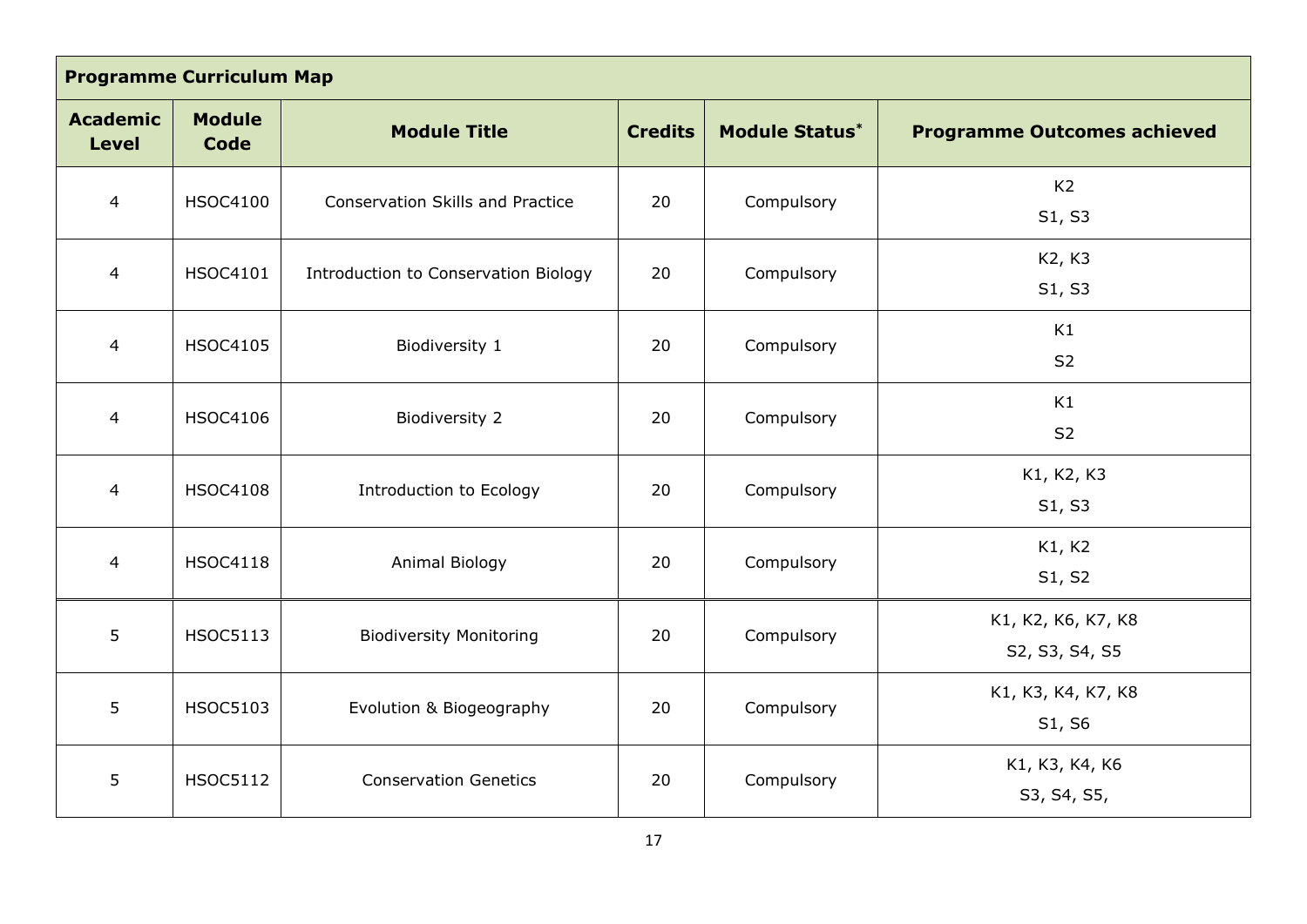| 5 | <b>HSOC5100</b> | Research Methods & Data Analysis                    | 20 | Compulsory            | K2, K6<br>S1, S5, S6                                                                       |
|---|-----------------|-----------------------------------------------------|----|-----------------------|--------------------------------------------------------------------------------------------|
| 5 | <b>HSOC5102</b> | Animal Behaviour                                    | 20 | Compulsory            | K2, K4, K5, K7<br>S1, S5, S6                                                               |
|   |                 | Additionally, choose 20 credits from the following: |    |                       |                                                                                            |
| 5 | <b>HSOF5102</b> | Geographic Information Systems                      | 20 | Optional              | K2, K6, K8<br>S1, S5, S6                                                                   |
| 5 | <b>HSOR5010</b> | Valuing the Environment                             | 20 | Optional              | K3, K6, K7<br>S1, S3, S4, S6                                                               |
| 5 | <b>HSOC5115</b> | Environmental Change Biology                        | 20 | Optional <sup>1</sup> | S1, S4, S6<br>K2, K3, K4, K5, K7, K8                                                       |
| 6 | <b>HSOC6100</b> | Dissertation                                        | 40 | Compulsory            | K1, K2, K3, K4, K5, K6, K7, K8, K9, K10,<br>K11<br>S1, S2, S3, S4, S5, S6, S7, S8, S9, S10 |
| 6 | <b>HSOC6105</b> | <b>Behavioural Ecology</b>                          | 20 | Compulsory            | K1, K2, K3, K4, K5, K7, K8, K10<br>S1, S5, S6, S8, S9, S10                                 |
| 6 | <b>HSOC6116</b> | Applied Field Studies                               | 20 | Compulsory            | K1, K2, K3, K4, K5, K6, K7, K8, K9, K10,<br>K11<br>S1, S2, S3, S4, S5, S6, S7, S8, S9, S10 |
| 6 | <b>HSOC6115</b> | Wildlife Management                                 | 20 | Compulsory            | K2, K3, K4, K5, K7, K8, K9, K11<br>S1, S4, S5, S7, S8, S9, S10                             |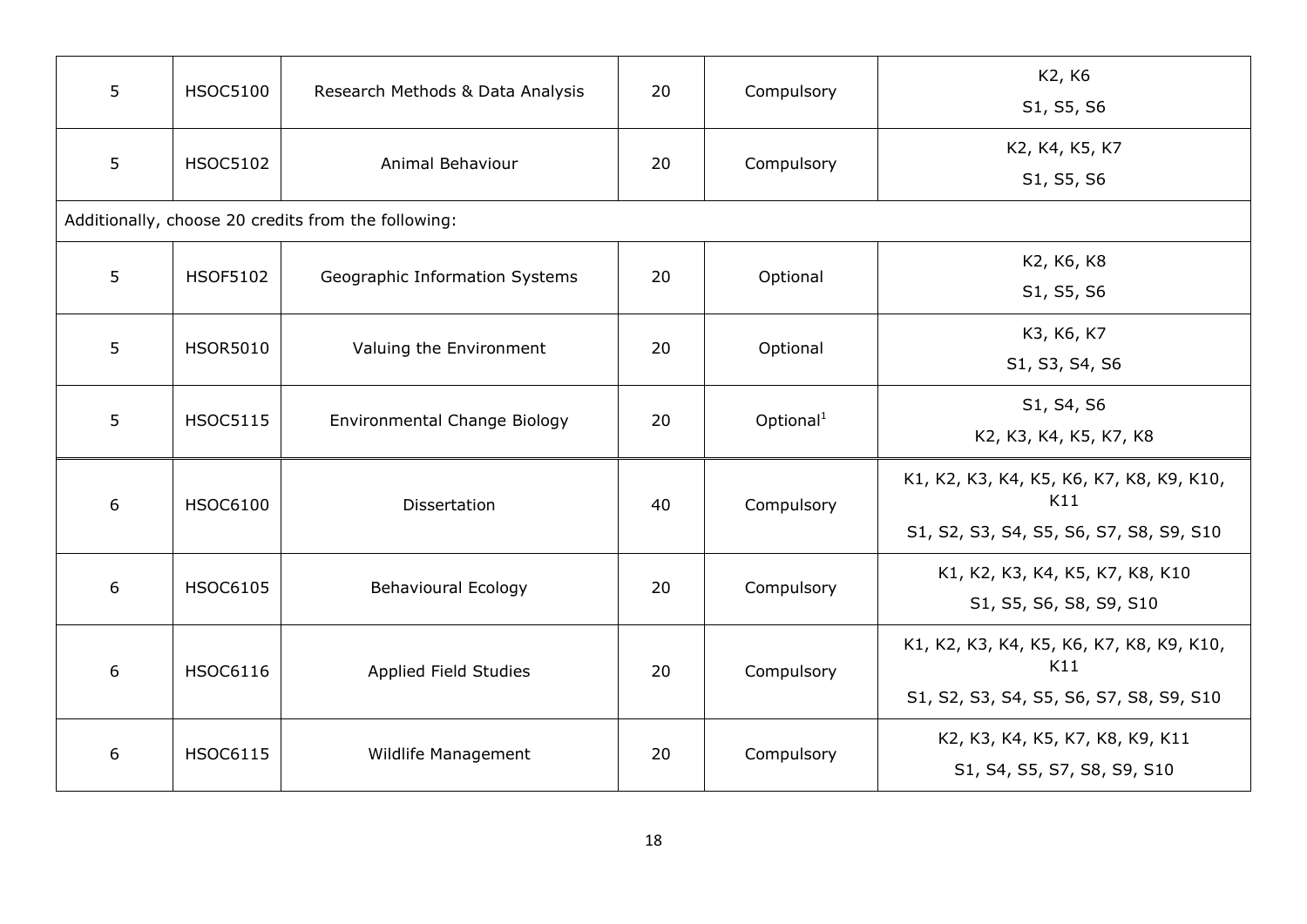| Additionally, choose 20 credits from the following: |                 |                                     |    |                         |                                                                     |
|-----------------------------------------------------|-----------------|-------------------------------------|----|-------------------------|---------------------------------------------------------------------|
| 6                                                   | <b>HSOF6112</b> | Advanced GIS and Remote Sensing     | 20 | Optional <sup>1,2</sup> | K3, K6, K8, K9<br>S1, S4, S5, S6, S7, S8                            |
| 6                                                   | <b>HSOC6107</b> | Contemporary Issues in Conservation | 20 | Optional <sup>1</sup>   | K2, K3, K4, K5, K7, K8, K9, K10, K11<br>S1, S3, S6, S7, S8, S9, S10 |
| 6                                                   | <b>HSOC6117</b> | <b>Conservation Strategies</b>      | 20 | Optional <sup>1</sup>   | K2, K3, K6, K7, K9, K10, K11<br>S1, S3, S5, S6, S7, S8, S9, S10     |
| <b>Notes</b>                                        |                 |                                     |    |                         |                                                                     |

This programme operates in accordance with the University's Academic Regulations and Academic Procedures and Processes.

<sup>1</sup>This optional module may be subject to availability and viability. If we have insufficient numbers of students interested in an optional module in any given academic year, this may not be offered. If an optional module will not be running, we will advise you as soon as possible and help you choose an alternative module. Optional modules are normally selected 3 - 5 months in advance.

A failed student will not be permitted to re-register on the same programme

<sup>2</sup>Requires HSOF5102 Geographic Information Systems as prerequisite

|                           | * Key to Module Statuses                                                                                                                                                                                                                                                                                         |  |  |
|---------------------------|------------------------------------------------------------------------------------------------------------------------------------------------------------------------------------------------------------------------------------------------------------------------------------------------------------------|--|--|
| Core Modules              | Must be taken and must be successfully passed                                                                                                                                                                                                                                                                    |  |  |
| <b>Compulsory Modules</b> | Must be taken although it may possible to condone/compensate as a marginal fail (within the limits set out in the Academic<br>Regulations and provided that all core or pass/fail elements of module assessment have been passed)                                                                                |  |  |
| <b>Optional Modules</b>   | Are a set of modules from which you will be required to choose a set number to study. Once chosen, it may possible to<br>condone/compensate as a marginal fail (within the limits set out in the Academic Regulations and provided that all core or<br>pass/fail elements of module assessment have been passed) |  |  |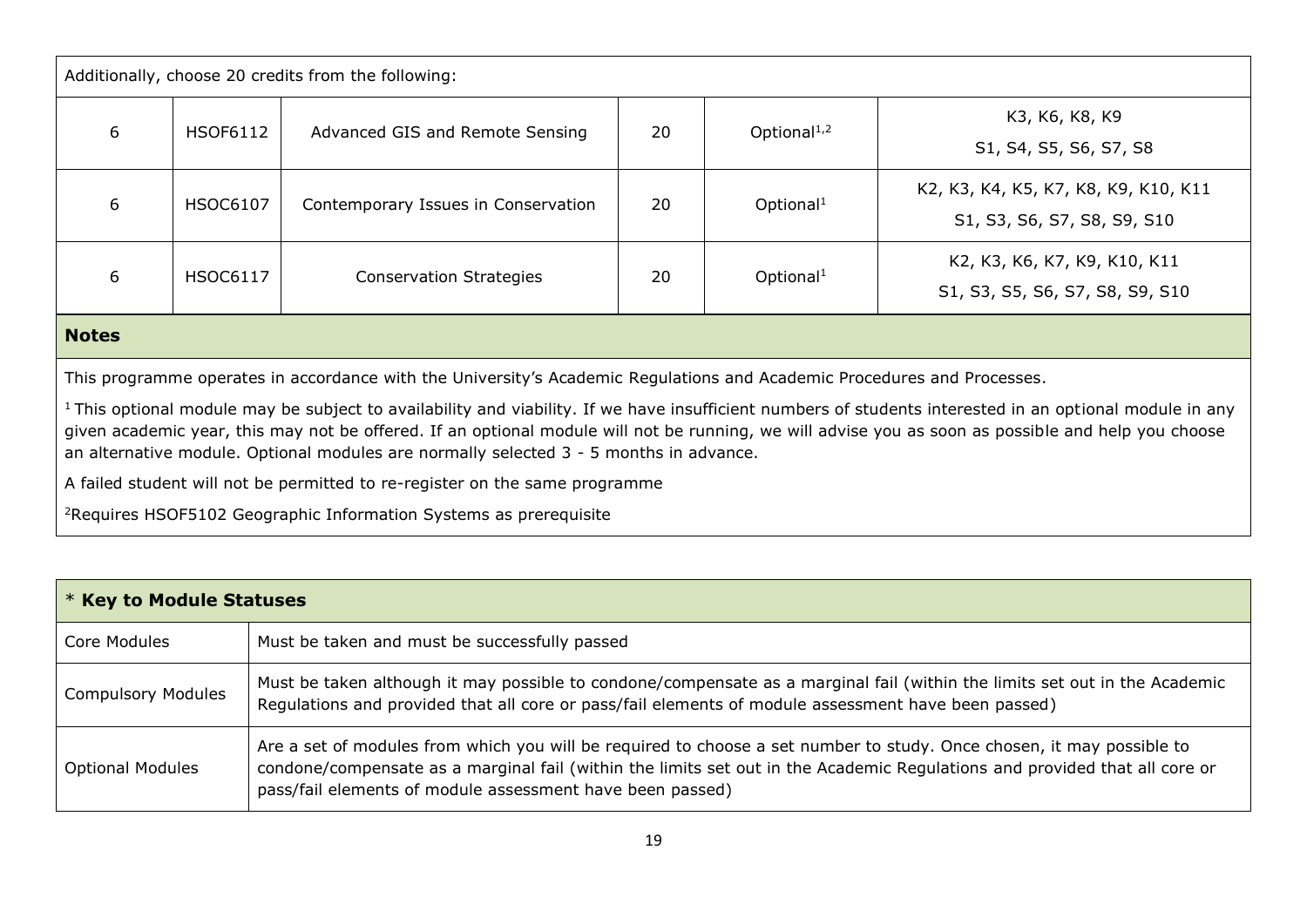| <b>Qualificatory Units</b> | These are non- credit-bearing pass/fail components that are used to satisfy relevant professional, statutory or regulatory |
|----------------------------|----------------------------------------------------------------------------------------------------------------------------|
|                            | body professional requirements that are associated with the programme                                                      |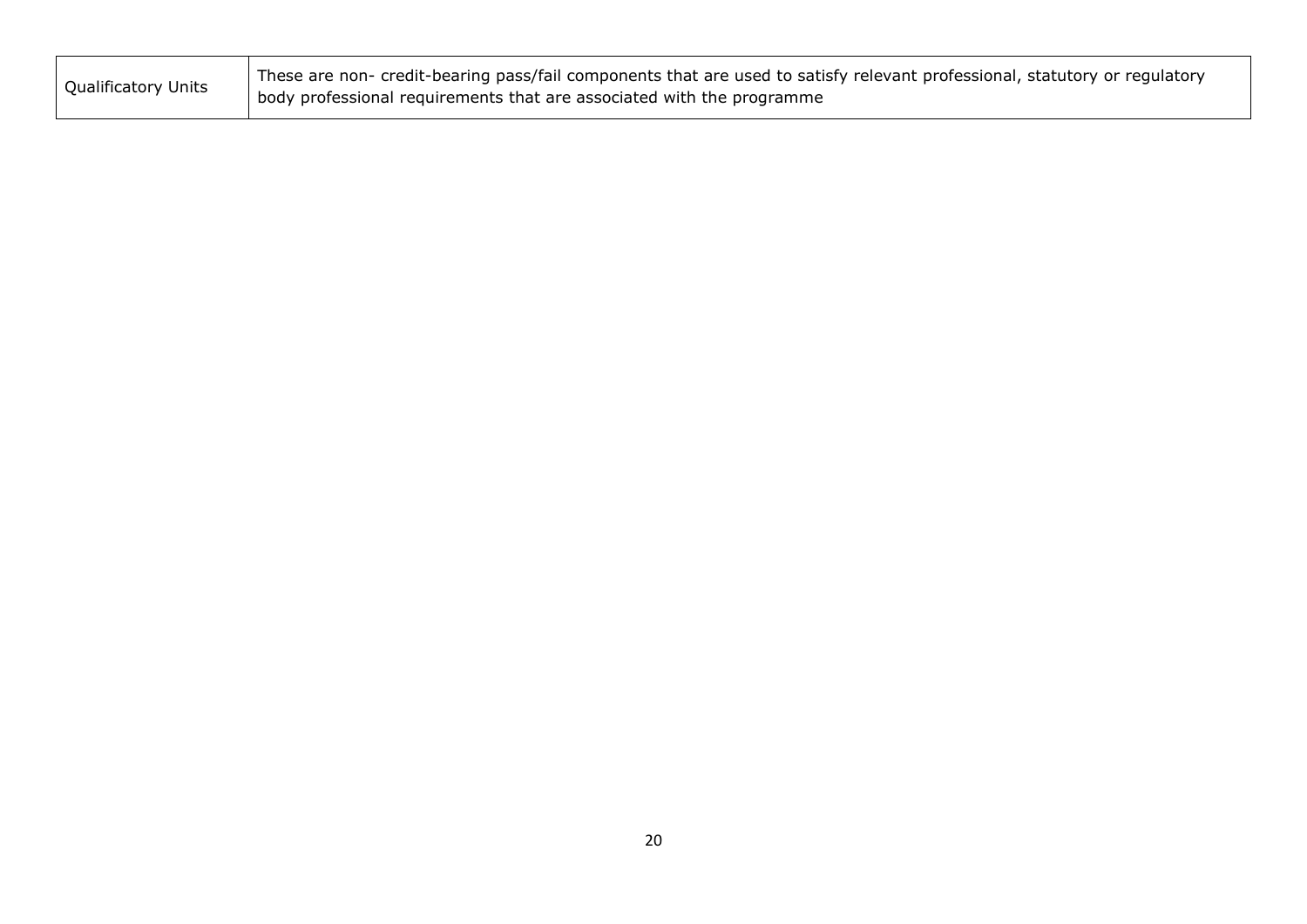| <b>Programme Delivery Structure: Full Time (part time infill)</b>                           |                                         |                                                                                                                   |                                                  |                                                            |
|---------------------------------------------------------------------------------------------|-----------------------------------------|-------------------------------------------------------------------------------------------------------------------|--------------------------------------------------|------------------------------------------------------------|
|                                                                                             |                                         | <b>Delivery Pattern</b>                                                                                           |                                                  |                                                            |
| <b>Module</b><br>Code                                                                       | <b>Module Title</b>                     | <b>Autumn Semester /</b><br><b>Spring Semester /</b><br><b>Extended Spring</b><br><b>Semester / Year-</b><br>Long | <b>Method(s) of Assessment</b>                   | <b>Approximate</b><br><b>Assessment</b><br><b>Deadline</b> |
| <b>HSOC4100</b>                                                                             | <b>Conservation Skills and Practice</b> | Autumn Semester                                                                                                   | 20% portfolio<br>80% report                      | Autumn Semester                                            |
| <b>HSOC4101</b>                                                                             | Introduction to Conservation Biology    | Autumn Semester                                                                                                   | 70% written assignment<br>30% written assignment | Autumn Semester                                            |
| <b>HSOC4105</b>                                                                             | Biodiversity 1                          | Autumn Semester                                                                                                   | 50% portfolio<br>50% written assignment          | Autumn Semester                                            |
| <b>HSOC4106</b>                                                                             | <b>Biodiversity 2</b>                   | Spring Semester                                                                                                   | 30% portfolio<br>30% presentation                | Spring Semester                                            |
| <b>HSOC4108</b>                                                                             | <b>Introduction to Ecology</b>          | Spring Semester                                                                                                   | 70% written assignment<br>30% portfolio          | Spring Semester                                            |
| <b>HSOC4118</b>                                                                             | Animal Biology                          | Spring Semester                                                                                                   | 30% set exercise<br>70% written assignment       | Spring Semester                                            |
| Students exiting at this point with 120 credits would receive a CertHE Conservation Biology |                                         |                                                                                                                   |                                                  |                                                            |
| <b>HSOC5113</b>                                                                             | <b>Biodiversity Monitoring</b>          | Autumn Semester*                                                                                                  | 50% report                                       | Autumn Semester                                            |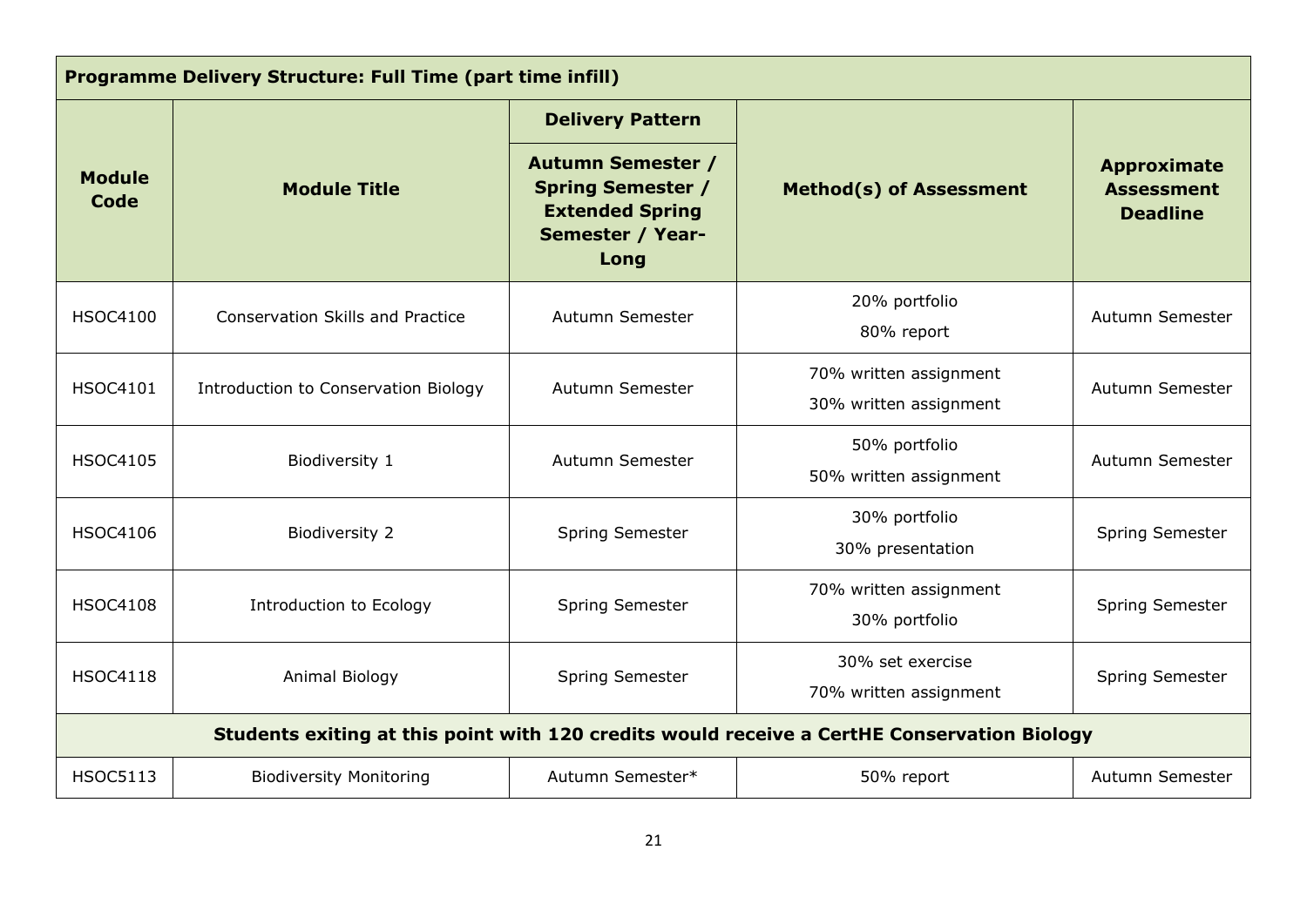|                                            |                                                                                                   |                 | 50% report                                                |                                    |  |
|--------------------------------------------|---------------------------------------------------------------------------------------------------|-----------------|-----------------------------------------------------------|------------------------------------|--|
| <b>HSOC5103</b>                            | Evolution & Biogeography                                                                          | Autumn Semester | 40% poster presentation<br>60% written assessment         | Autumn Semester                    |  |
| <b>HSOC5112</b>                            | <b>Conservation Genetics</b>                                                                      | Autumn Semester | 50% project work<br>50% written assignment                | Autumn Semester                    |  |
| <b>HSOC5100</b>                            | Research Methods & Data Analysis                                                                  | Spring Semester | 30% practical skills assessment<br>70% written assignment | Spring Semester                    |  |
| <b>HSOC5102</b>                            | Animal Behaviour                                                                                  | Spring Semester | 50% report<br>50% written assignment                      | Spring Semester                    |  |
| Plus 20 credits from one of the following: |                                                                                                   |                 |                                                           |                                    |  |
| <b>HSOF5102</b>                            | Geographic Information Systems                                                                    | Autumn Semester | 70% portfolio<br>30% written assignment                   | Autumn Semester                    |  |
| <b>HSOR5010</b>                            | Valuing the Environment                                                                           | Spring Semester | 60% set exercise<br>40% written assignment                | Spring Semester                    |  |
| <b>HSOC5115</b>                            | Environmental Change Biology                                                                      | Spring Semester | 40% oral presentation<br>60% written assignment           | Spring Semester                    |  |
|                                            | Students exiting at this point with 240 credits would receive a DipHE Animal Conservation Science |                 |                                                           |                                    |  |
| <b>HSOC6100</b>                            | <b>Dissertation</b>                                                                               | Year Long       | 20% poster presentation<br>80% dissertation thesis        | Autumn Semester<br>Spring Semester |  |
| <b>HSOC6105</b>                            | <b>Behavioural Ecology</b>                                                                        | Autumn Semester | 50% written assignment<br>50% written exam                | Autumn Semester                    |  |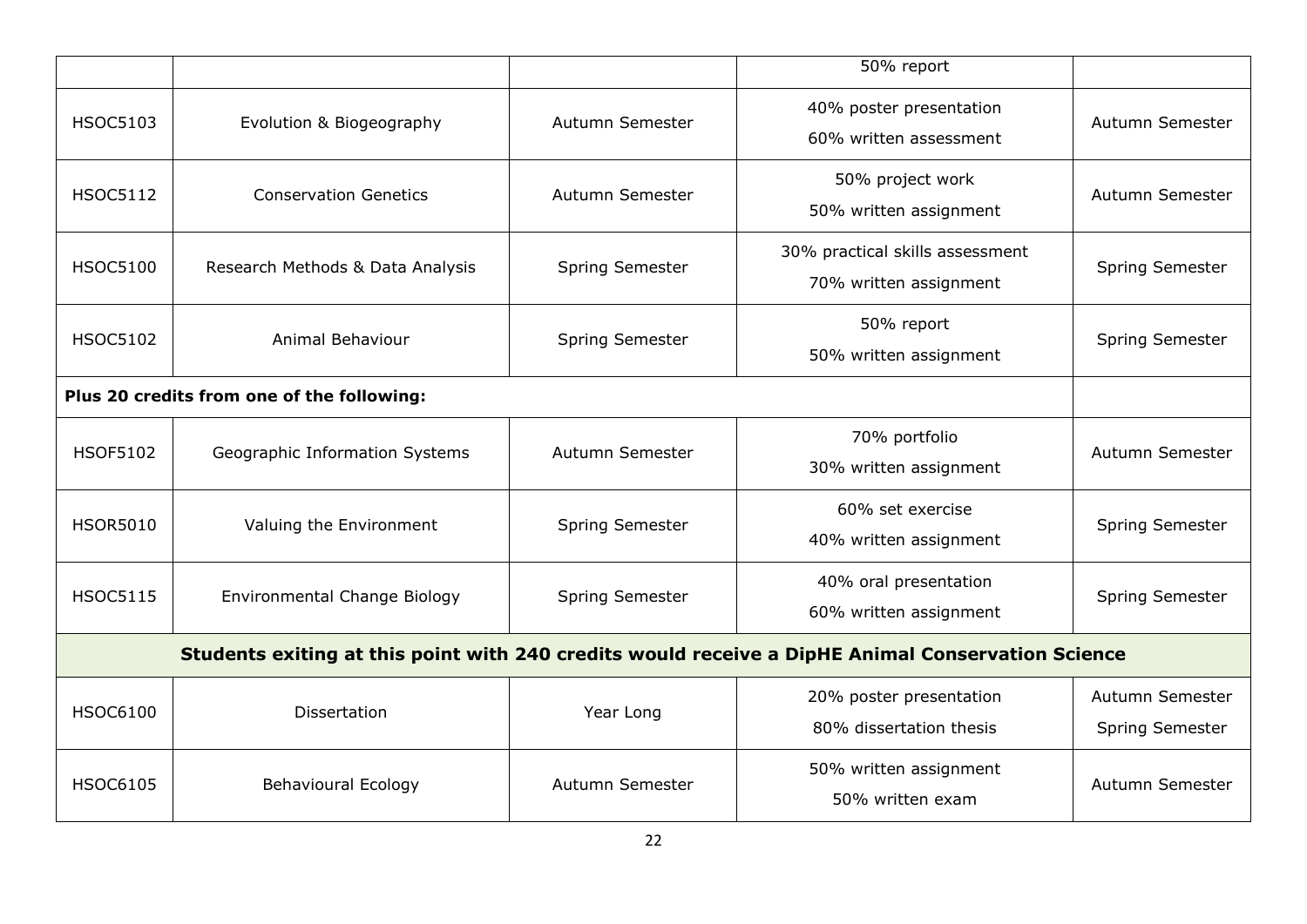| <b>HSOC6116</b>                                                                                           | Applied Field Studies               | Autumn Semester**      | 20% oral presentation<br>80% written assignment | Autumn Semester        |
|-----------------------------------------------------------------------------------------------------------|-------------------------------------|------------------------|-------------------------------------------------|------------------------|
| <b>HSOC6115</b>                                                                                           | Wildlife Management                 | Spring Semester        | 30% oral presentation<br>70% written assignment | Spring Semester        |
|                                                                                                           | Plus 40 credits from the following: |                        |                                                 |                        |
| <b>HSOF6112</b>                                                                                           | Advanced GIS and Remote Sensing     | Autumn Semester        | 70% project work<br>30% written assignment      | Autumn Semester        |
| <b>HSOC6107</b>                                                                                           | Contemporary Issues in Conservation | Autumn Semester        | 60% oral presentation<br>40% written assignment | Autumn Semester        |
| <b>HSOC6117</b>                                                                                           | <b>Conservation Strategies</b>      | <b>Spring Semester</b> | 60% oral presentation<br>40% written assignment | <b>Spring Semester</b> |
| Students exiting at this point with 300 credits would receive an Ordinary BSc Animal Conservation Science |                                     |                        |                                                 |                        |
| Students exiting at this point with 360 credits would receive a BSc (Hons) Animal Conservation Science    |                                     |                        |                                                 |                        |

\* Fieldwork for this module will typically take place over a 5 day block in May of the Level 4 year to take advantage of seasonal opportunities

\*\* Fieldwork for this module will typically take place over a 2-week period between Jan and April of your Level 5 year to take advantage of seasonal opportunities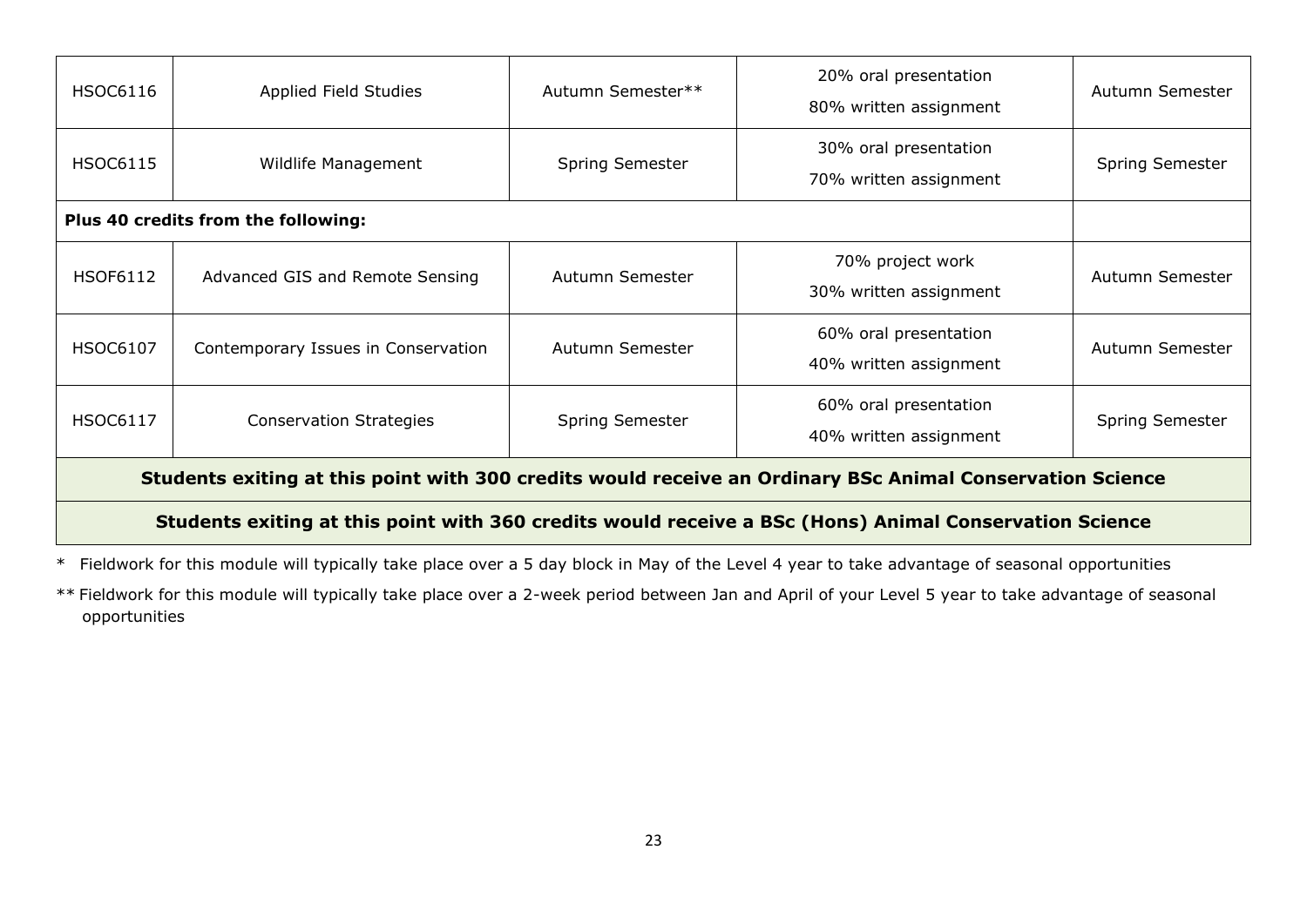| Methods for Evaluating and Improving the Quality and Standards of Learning                                                                                                                                                                                              |                                                                                                                                                                                                                                                                                                                                                                          |  |  |
|-------------------------------------------------------------------------------------------------------------------------------------------------------------------------------------------------------------------------------------------------------------------------|--------------------------------------------------------------------------------------------------------------------------------------------------------------------------------------------------------------------------------------------------------------------------------------------------------------------------------------------------------------------------|--|--|
| <b>Mechanisms used for the</b><br><b>Review and Evaluation of</b><br>the Curriculum and<br><b>Learning, Teaching and</b><br><b>Assessment Methods</b>                                                                                                                   | <b>Module Evaluation</b><br>$\bullet$<br>Programme Validation and Periodic Review<br>$\bullet$<br><b>Annual Monitoring</b><br>$\bullet$<br>Peer Review of Teaching<br>$\bullet$<br><b>External Examiner Reports</b><br>$\bullet$<br>Student Success and Quality Assurance Committee<br>$\bullet$<br>Formal and informal feedback from external stakeholders<br>$\bullet$ |  |  |
| <b>Mechanisms used for</b><br>gaining and responding<br>to feedback on the<br>quality of teaching and<br>the learning experience $-$<br>gained from: Students,<br>graduates, employers,<br>placement and work-<br>based learning providers,<br>other stakeholders, etc. | <b>Staff Student Forum</b><br>$\bullet$<br><b>Module Evaluation Forms</b><br>$\bullet$<br>Programme Evaluation: National Student Survey, UK<br>$\bullet$<br><b>Engagement Survey</b><br>Module/Programme/Personal tutorials<br>$\bullet$<br>Meetings with External Examiners<br>$\bullet$                                                                                |  |  |

| <b>Date of Programme</b><br><b>Specification Production:</b>                                           | 01 February 2019 |  |
|--------------------------------------------------------------------------------------------------------|------------------|--|
| <b>Date Programme</b><br><b>Specification was last</b><br>updated:                                     | 25.02.2022       |  |
| For further information about this programme, refer to the programme page on<br>the University website |                  |  |

| The following information has implications for potential international applicants<br>who require a Tier 4 visa to study in the UK |     |
|-----------------------------------------------------------------------------------------------------------------------------------|-----|
| Is the placement requirement more than 50%<br>of the programme?                                                                   | No  |
| If yes, what % of the programme is the<br>placement requirement?                                                                  | 25% |
| If yes, is the amount of placement a statutory<br>requirement to meet Professional, Statutory or                                  | No. |